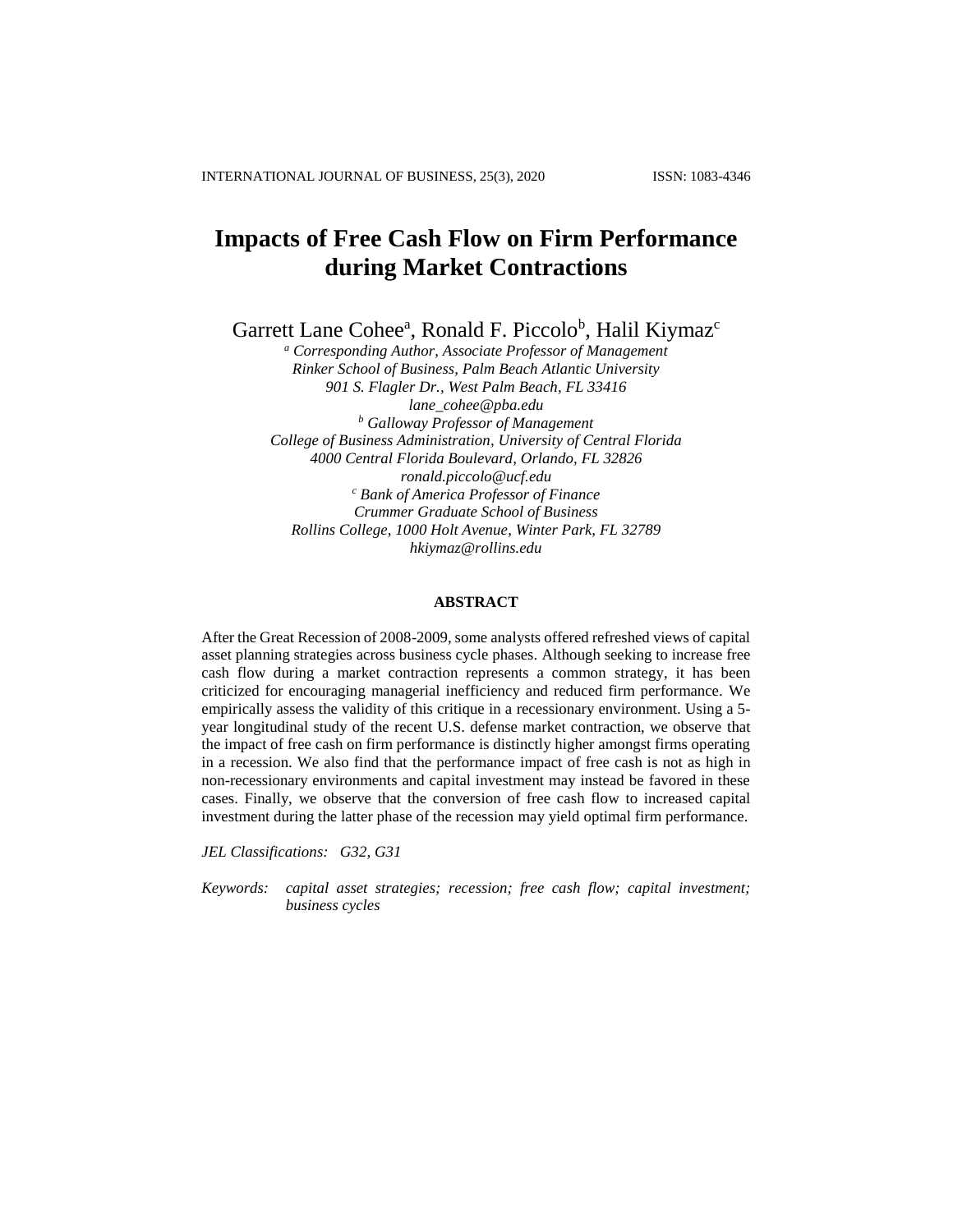#### **I. INTRODUCTION**

Economies, and various industries within them, experience recurring business cycle transitions through periods of expanded demand for goods and services, followed by periods of contracting demand. These contractions can be induced by endogenous factors such as monetary policy adjustments or exogenous factors such as commodity price shocks and political disruptions (Sornette, 2008). Independent of their source, impacts from market contractions can be severe. On average, 80 percent of public corporations do not return to pre-recessionary performance levels within three years of emerging from a recession and 17 percent of them fail (Gulati, Nohria, and Wohlgezogen, 2010).

Against the backdrop of the "Great Recession," increased academic and practitioner attention focused on techniques allowing both survival and growth during economic downturns (Nickell, Rollins, and Hellman, 2013). From this perspective, contracting markets provide a crucible through which capital asset deployment decisions test business leaders under severe market conditions and heightened competition.

At a macro-level, in the face of market contraction, business leaders are presented with various retrenchment, investment, and combined strategies (Kitching et al., 2009). Retrenchment strategies focus on preventing earnings loss and minimizing downside market risk. They include actions such as expense reductions, operational efficiency improvements, and asset divestitures. Investment strategies focus on providing top-line revenue generation and include measures such as increased investment and discretionary spending, product portfolio expansion, merger and acquisition (M&A) initiatives, and market diversification (Kitching et al., 2009; Gulati et al., 2010).

Free cash flow represents that cash flow beyond what is necessary to maintain assets and finance expected new investments (Richardson, 2006). Usually calculated as cash flow from operations reduced by capital expenditures, free cash flow is typically viewed as "cash available to investors" as firm managers have the discretion to use the cash for activities like new product development, acquisitions, dividend payouts, and debt reduction (Investopedia, 2003). Increasing free cash flow is often a default managerial retrenchment response to recessionary conditions, as firms seek to reduce operations and capital investment expenses (Gulati et al., 2010). For example, 72 percent of companies increased or maintained their cash balances during the early stages of the Great Recession (Alarcon and Richman-DeAncona, 2010).

Free cash flow and associated financial slack are typically used as recessionary hedges. While some studies have pointed to the value of cash as a strategic asset (Kim and Bettis, 2014), a body of research indicates that cash flow buildups tend to increase managerial inefficiencies and degrade firm performance (Latham and Braun, 2009; Park and Jang, 2013). A more detailed understanding of free cash flow impacts on firm performance is required, particularly those impacts observed during a business cycle downturn.

The most recent U.S. defense industry downturn provides a natural opportunity to perform such an analysis for two reasons. First, the post-Iraq and Afghanistan defense budget reduction, from 2011 to 2016, represents a new window into a significant industry contraction. Second, the defense industry has a very well-measured pattern of market expansion and contraction, defined by temporal changes in budgetary appropriations (McCaffery and Jones, 2004).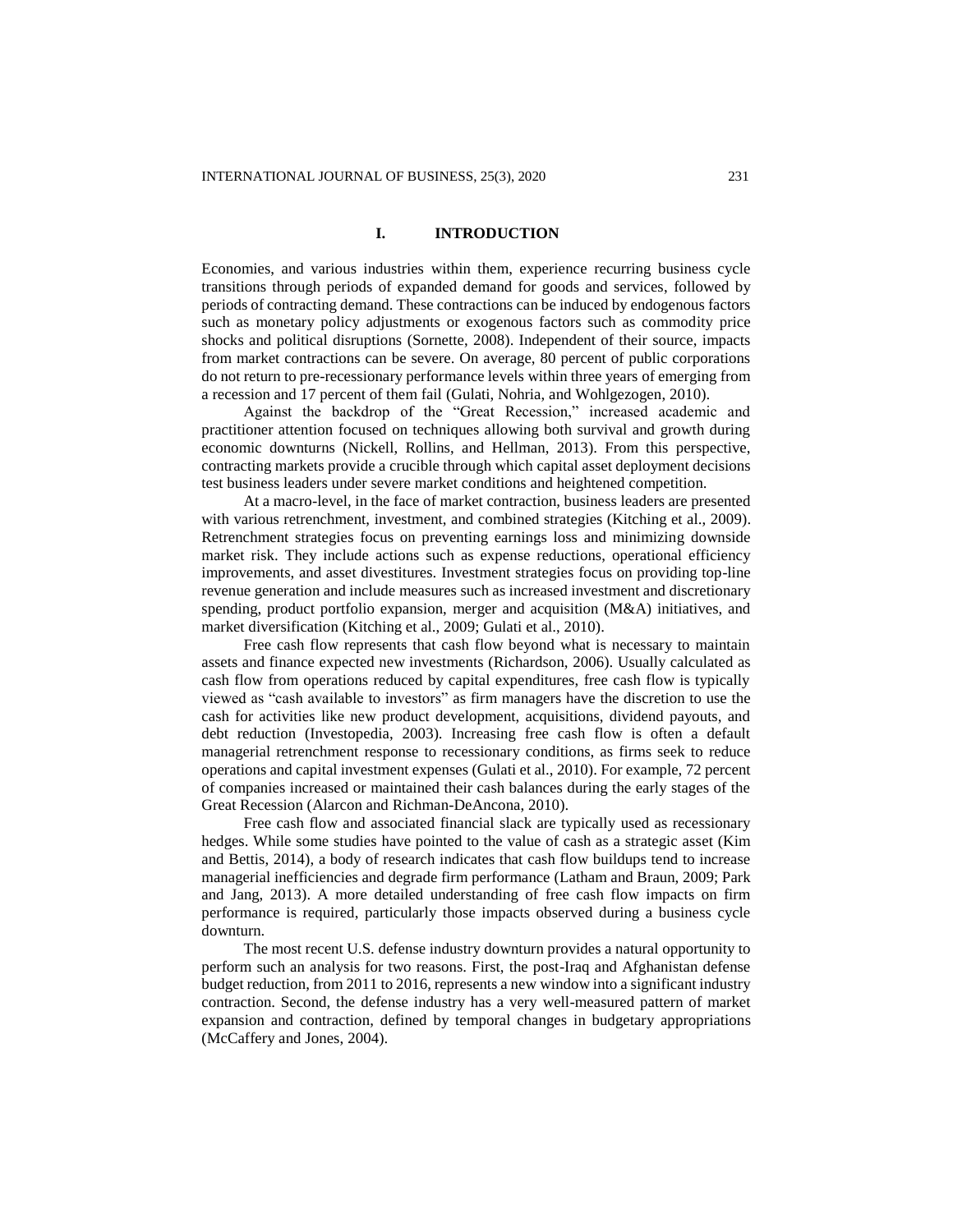This longitudinal study leverages the 2011 to 2016 U.S. defense market contraction to assess the contribution and timing of increased free cash flow during a recession. We offer three findings. First, the impact of free cash on firm performance is distinctly higher amongst firms operating in the recessionary environment. Second, the performance impact of free cash is not as high in non-recessionary environments and capital investment may instead be favored in these cases. Finally, we observe that the conversion of free cash flow to increased capital investment during the latter phase of the recession may yield optimal firm performance.

# **II. REVIEW OF THE LITERATURE**

Business cycles may be defined as fluctuations of aggregate economic activity, generally represented by gross domestic product (GDP). Given the co-movement of prices, productivity, investment, and employment during these cycles (Kennedy, n.d.), business leaders are motivated to develop forecasts and strategies best enabling them to survive and thrive across each phase (Paparozzi, 1992). Business cycle management models such as that presented by Autry and Navarro (2009) offer proactive strategies across the entire period. These include tailoring firm expenses, capital structure, and portfolio mix across each phase of the cycle. Preparation for, and adjustment to, recessionary environments reflects a key element of this strategy. Because of its traditional use as a hedge against recessionary shocks (Latham and Braun, 2009) and the ability to be used for some discretionary purposes, free cash flow represents an integral component to be investigated in terms of its impact on firm performance.

### **A. Business Cycle Planning and Contracting Markets**

While the literature is mixed concerning the exact number and nomenclature of economic business cycle phases; each general model follows a periodic pattern of expansion, contraction/recession, and recovery, as exhibited by Autry and Navarro (2009, p. 40). Specific industries, in turn, tend to lead or lag overall business cycles throughout downturns and recoveries. For example, consumer discretionary, information technology and telecommunication industries tend to lead each phase of the business cycle, whereas energy, industrials, and materials tend to lag (Jiang, Koller, and Williams, 2009).

Given an increased recognition that modern firms must adapt and succeed through all business cycle phases, new pockets of research have focused on developing comprehensive business cycle planning strategies (Mascarenhas and Aaker, 1989; Autry and Navarro, 2009). These tend to focus on capital (debt and equity) structure, cash flow methodologies, operational expenditures, and discretionary investments, e.g., advertising and research and development (R&D) across all business cycle phases (Autry and Navarro, 2009; Dobbs and Koller, 2009). Of course, challenges for business leaders exist in their ability to accurately assess their position within the business cycle and forecast the amplitude and duration of each phase.

Market contractions, defined as negative growth periods, reflect the downward phase of the business cycle identified by reduced consumer demand driven by endogenous and/or exogenous factors. Because of their recessionary nature, contractions represent uniquely formidable challenges to business cycle asset deployment decisions. Optimal resource deployment choices are often missed across all phases of the business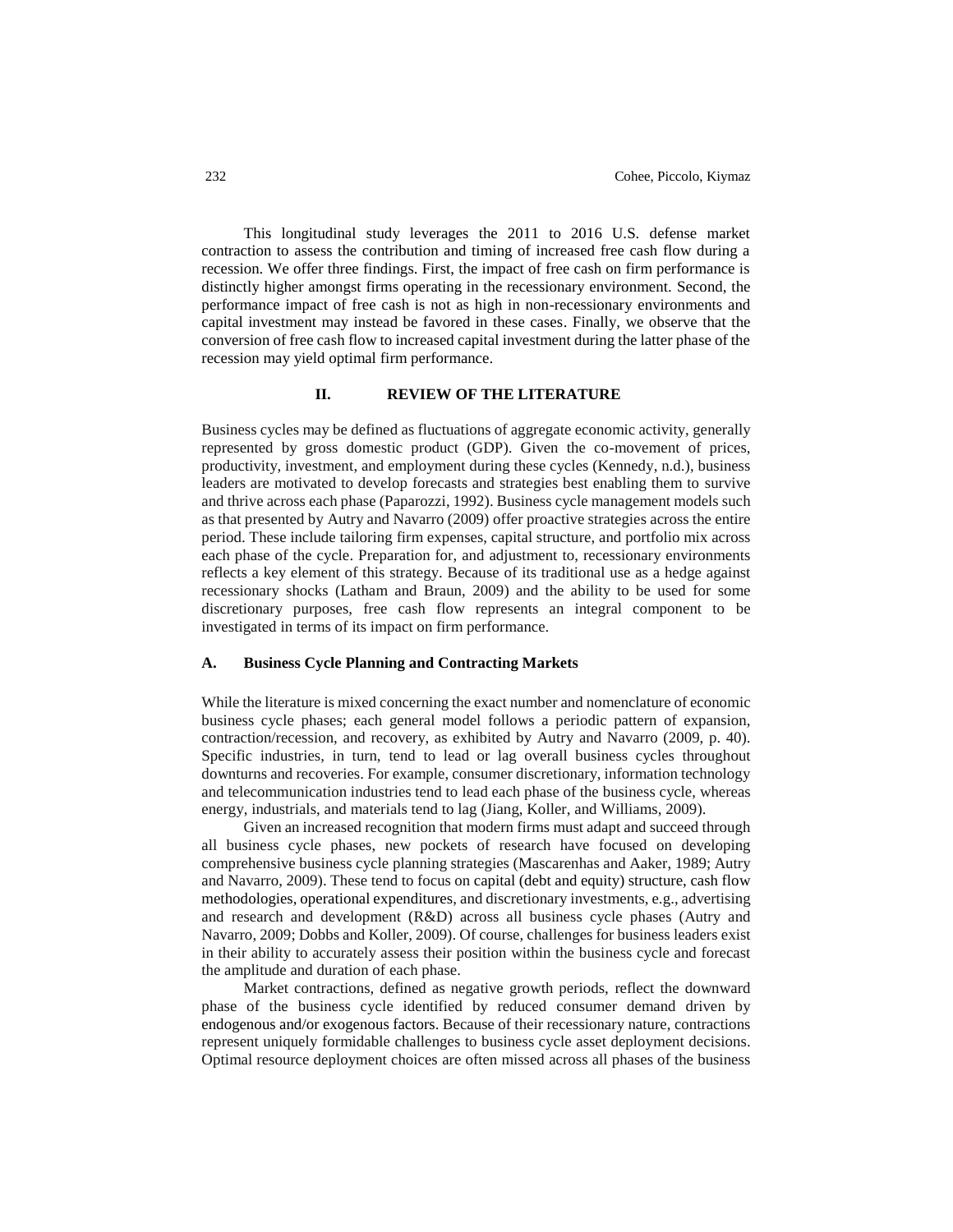cycle (Mascarenhas and Aaker, 1989). This tendency may be accentuated in contracting markets, where a higher risk of market share, revenue, and profit erosion is present.

Against this backdrop, asset deployment choices in the presence of market contraction reflect a compelling area of research. As previously noted based on firm performance challenges, the stakes are high. Given this, strategic decisions during market contractions may yield the widest variance concerning business performance outcomes.

#### **B. Cash as An Asset in Contracting Markets**

During market contractions, firms may choose to exercise macro-level retrenchment or investment strategies or some "ambidextrous" combination of the two (Kitching et al., 2009). Retrenchment, also known as defensive or prevention strategies (Gulati, Nohria, and Wohlgezogen, 2010), focus on preventing market, revenue, and earnings loss through cost reduction, portfolio restructuring, and financial/capital restructuring.

Investment, also known as offensive or promotion strategies (Gulati et al., 2010), focus on revenue growth through increased capital investment, product and pricing promotion strategies, and portfolio expansion (Kitching et al. 2009; Gulati et al., 2010). "Ambidextrous" combinations center on identifying an optimal mix of retrenchment and investment strategies. For example, Gulati et al. (2010) conducted an analysis of 4,700 companies during the past three global market recessions and found the best performing firms, in terms of sales and EBITDA margin, executed a combination of operational efficiency retrenchment along with market expansion and asset investment.

Many asset deployment strategies tend to emphasize increasing free cash flow as a primary method to improve firm performance (Brush, Bromiley, and Hendrickx, 2000; Kim and Bettis, 2014). The emphasis on improving cash flow performance can feed both retrenchment and investment strategies, with the difference existing in the ultimate utilization of the cash. Retrenchment strategies tend to apply cash to areas such as increased dividends payments, share buybacks, and debt reduction, whereas investment strategies tend to ultimately utilize the cash for capital investments and acquisitions (Bryan and Farrell, 2008).

Despite its widespread attractiveness during recessionary periods, Park and Jang (2013) offer a competing view of its general efficacy. Their review of Jensen's free cash flow hypothesis suggests that excessive free cash can allow managers to operate inefficiently regarding investment quality. Furthermore, their analysis of several studies indicates that free cash flow can deteriorate firm value, often having a negative influence on firm growth (p. 53).

This study furthers the body of research by conducting an empirical analysis to assess the unique relationship between free cash flow and firm performance in a recessionary environment. Specifically, we question whether this general caution about increasing free cash extends to a contracting environment, where the "risk premium" attached to cash is naturally higher. Because of the presence of this risk premium, we hypothesize that in a contracting market environment, increased free cash flow is positively associated with firm performance.

*Hypothesis 1: During a market contraction, increased free cash flow is positively associated with firm performance*.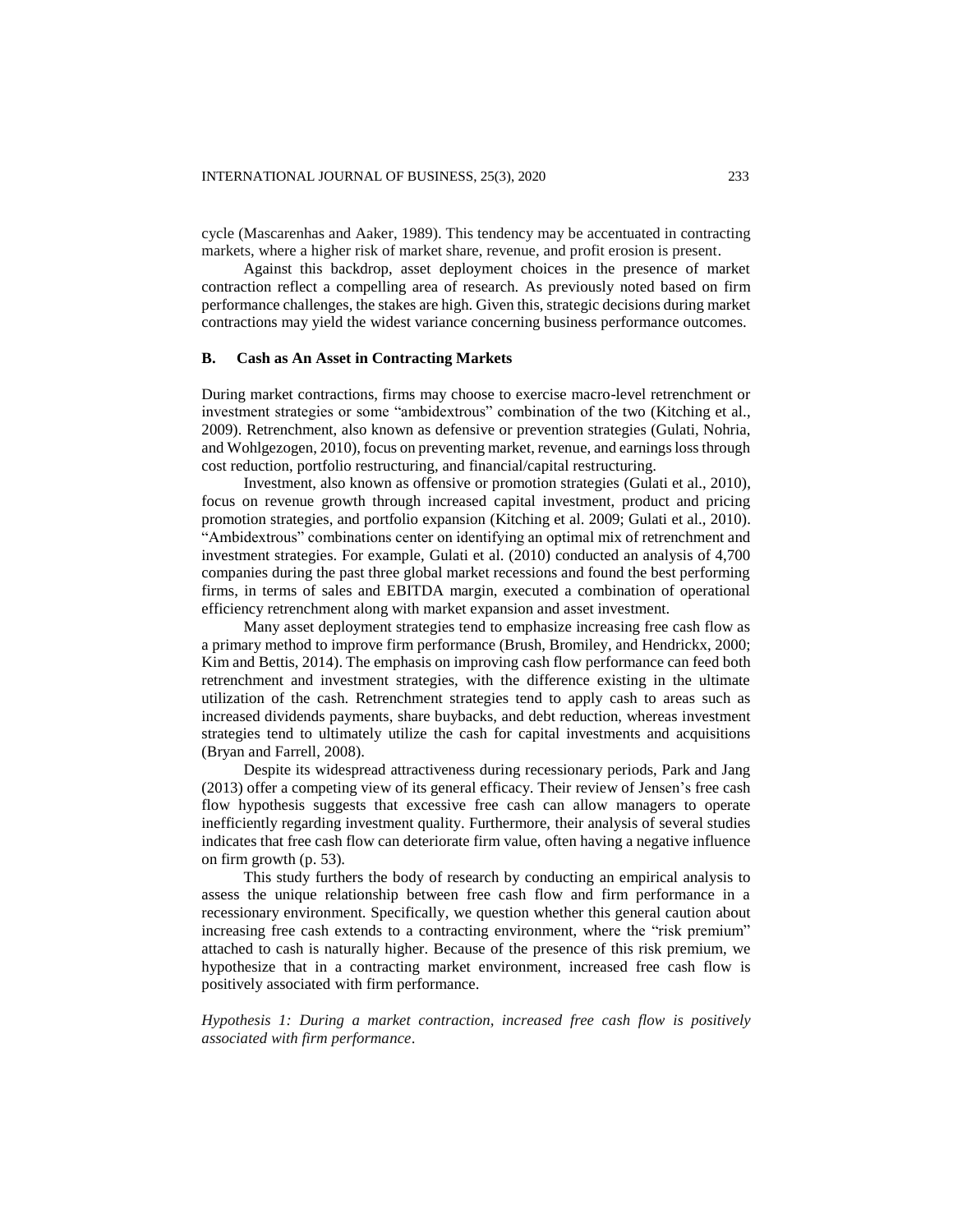Conversely, we hypothesize that when recessionary market effects are removed, increased capital investment will more positively be associated with firm performance than increased free cash flow. That is, under these conditions, the recessionary risk premium related to free cash is removed, and excess free cash may more negatively impact firm performance.

*Hypothesis 2: When firms are not exposed to a contracting market, increased capital investment is more positively associated with firm performance than increased free cash flow.*

## **III. DATA AND METHODOLOGY**

We selected the most recent downturn in the U.S. defense industry for this analysis for two primary reasons. First, the 2011 to 2016 budgetary reduction represents a recent and very significant industry contraction. As shown in Figure 1, the peak to trough decline was severe with research, development, test, and evaluation (RDT&E) and procurement reductions of approximately 50% (Dehoff, Dowdy, and Niehaus, 2013). Second, the defense industry has a highly cyclical and measurable set of budgetary appropriations that lends itself well to analyses of recessionary environments (Anand and Singh, 1997; Anand, 2004).



**Figure 1**

Summary of United States defense spending since 1950, normalized to 2016 dollars. Lightbars are projections beyond the government fiscal year 2016.

Source: Office of the Under Secretary of Defense (2015)

To compare different levels of exposure to the recessionary environment, we constructed two major groups. The first group, shown as Table 1, consists of those five firms among the top U.S. defense contractors (Defense News, 2016) in existence since 2010, having the highest percentage of defense to total revenue, and therefore the highest level of recessionary exposure.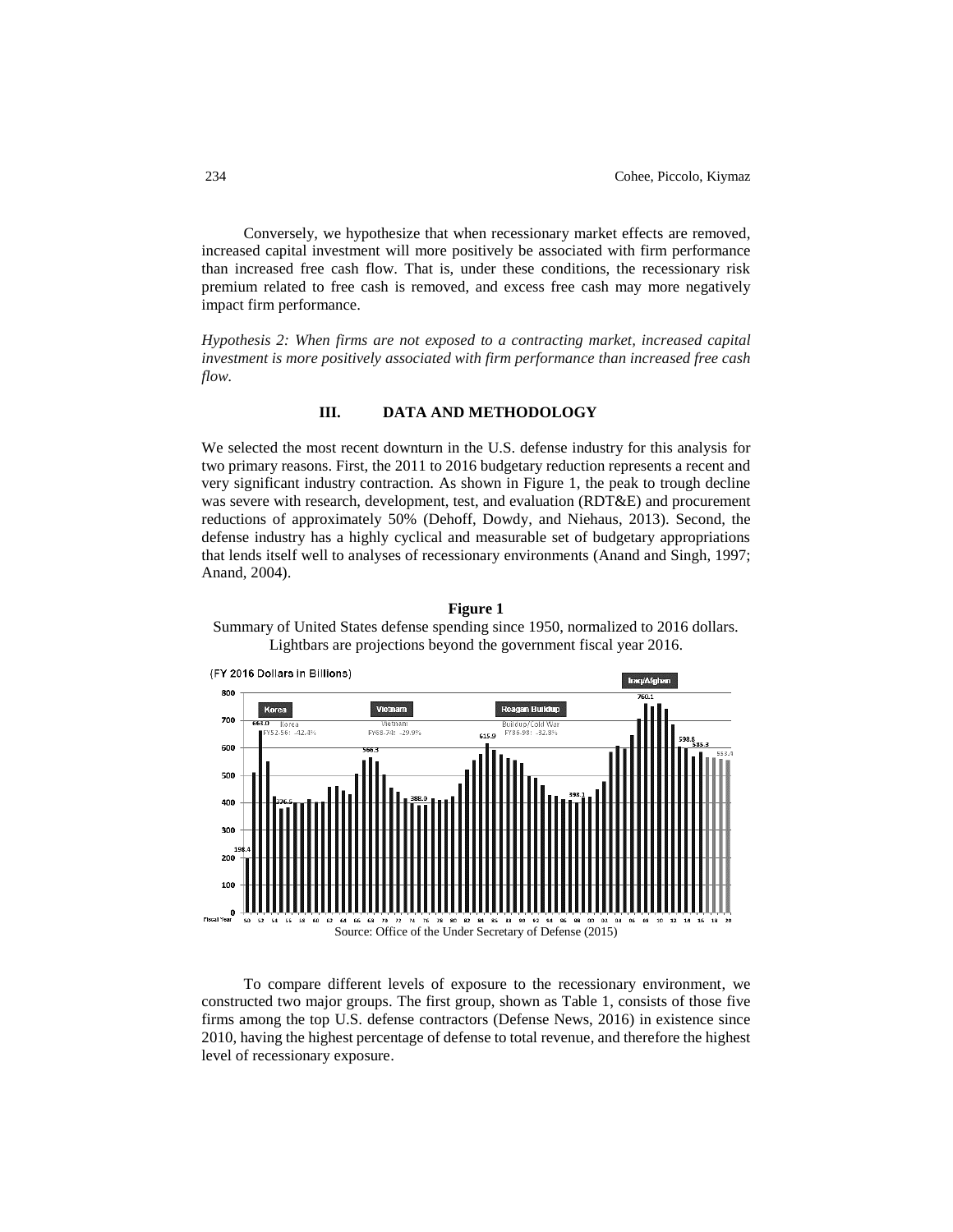| Firm                           | Defense Revenue<br>(billions) | <b>Total Revenue</b><br>(billions) | Percent |
|--------------------------------|-------------------------------|------------------------------------|---------|
| Raytheon (NYSE: RTN)           | 21.6                          | 23.2                               | 93.1    |
| Lockheed Martin (NYSE: LMT)    | 40.6                          | 46.1                               | 88.1    |
| L-3 Communications (NYSE: LLL) | 8.7                           | 10.5                               | 82.9    |
| Northrop Grumman (NYSE: NOC)   | 17.6                          | 23.5                               | 74.9    |
| General Dynamics (NYSE: GD)    | 31.5                          | 19.1                               | 60.6    |

**Table 1** Firms with the highest percentage of defense to total revenue

This table reports the firms with the highest proportion of defense revenue relative to the total revenues in 2015.

The second group, shown as Table 2, consists of those five firms among the top U.S. defense contractors (Defense News 2016) in existence since 2010, having the lowest percentage of defense to total revenue and, therefore, the lowest level of recessionary exposure. Analysis of these two different groups allowed us to compare differing levels of recessionary exposure when assessing the two hypotheses.

The data used in this analysis spans 26 consecutive quarters between Q2 2010 to Q3 2016, thus providing longitudinal data corresponding to the defense market contraction period, as shown in Figure 1, and one year following. We employed the FactSet database to collect firm financial metrics, including price history, dividend payout, cash flow indices, investment levels, and the financial performance indicators identified in Table 3.

| Firm                            | Defense Revenue<br>(billions) | <b>Total Revenue</b><br>(billions) | Percent |
|---------------------------------|-------------------------------|------------------------------------|---------|
| Boeing (NYSE: BA)               | 30.3                          | 96.1                               | 31.5    |
| Textron (NYSE: TXT)             | 4.2                           | 13.4                               | 31.3    |
| United Technologies (NYSE: UTX) | 6.8                           | 56.5                               | 12.0    |
| Honeywell (NYSE: HON)           | 4.7                           | 38.6                               | 12.2    |
| General Electric (NYSE: GE)     | 3.7                           | 115.9                              | 3.2     |

**Table 2** Firms with lowest percentage of defense to total revenue (2015)

This table reports the firms with the lowest proportion of defense revenue relative to the total revenues in 2015.

| וחו |  |
|-----|--|
|-----|--|

| Corporate performance indicators |                            |                                                                                                             |  |  |  |  |  |  |
|----------------------------------|----------------------------|-------------------------------------------------------------------------------------------------------------|--|--|--|--|--|--|
| Dimension                        | Indicator                  | Definition                                                                                                  |  |  |  |  |  |  |
| Profitability                    | Return on Assets (ROA)     | Ratio of net operating profit to average total<br>assets.                                                   |  |  |  |  |  |  |
| Liquidity                        | Cash flow Return on Assets | Ratio of cash flow from operations to average<br>total assets.                                              |  |  |  |  |  |  |
| Market Based                     | Total Shareholder Return   | Ratio of annual stock price change (including<br>dividends) to opening stock price.                         |  |  |  |  |  |  |
| <b>Mixed Measures</b>            | Tobin's q                  | Ratio of market value of firm's assets to their<br>replacement cost (where book value is often<br>a proxy). |  |  |  |  |  |  |
| Growth                           | Assets Growth              | Percentage change of assets from start to end-<br>of-period.                                                |  |  |  |  |  |  |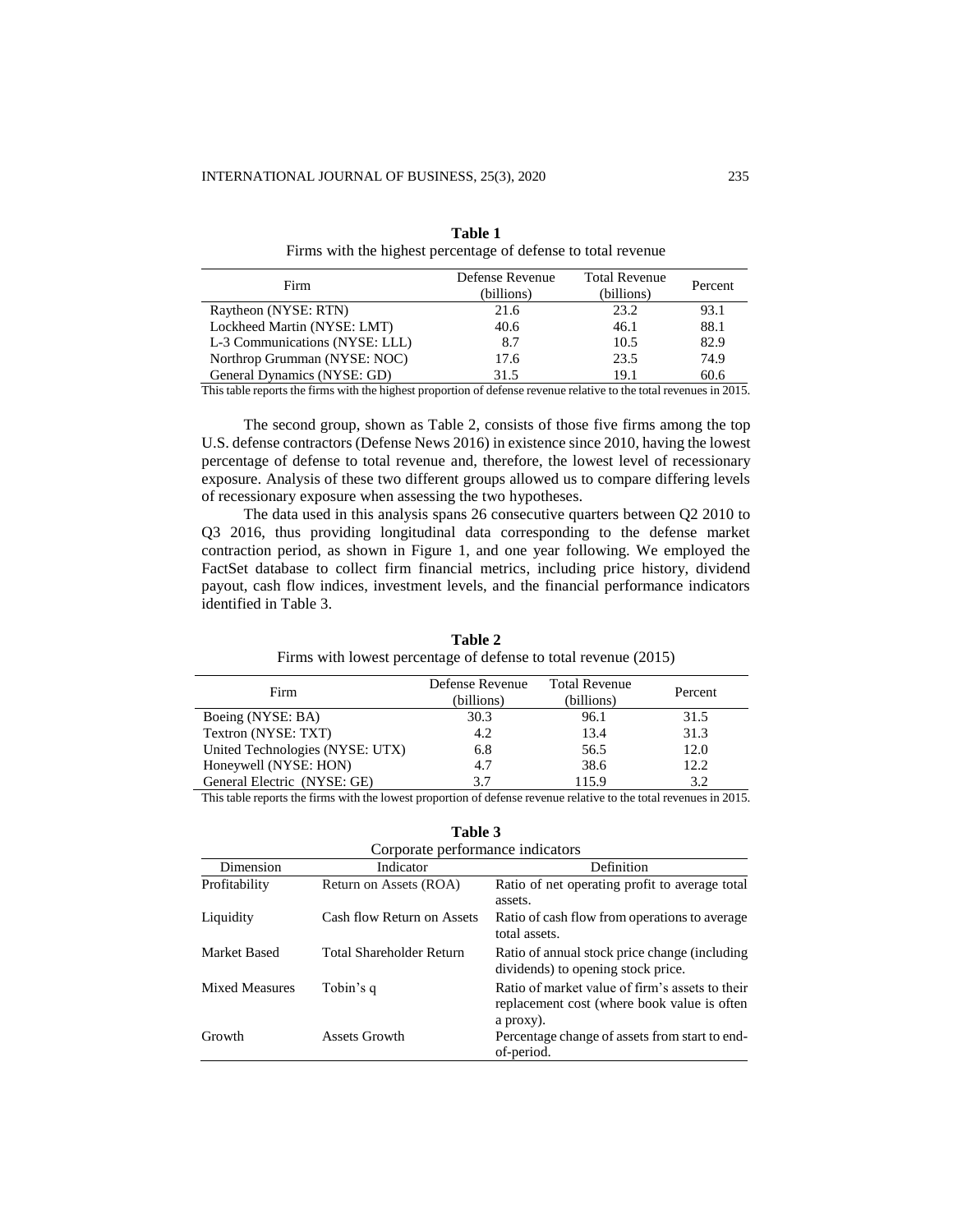The second data source consisted of merger, acquisition, and divestiture information documented in FactSet, quarterly/annual corporate investor reports (10-K filings), and associated market research required to identify transaction valuations. This data was required to characterize asset consolidation, diversification, and divestiture variables accurately.

# **A. Methodology and Variables**

To test the relative significance of free cash flow and capital investment as capital asset strategies, we propose a model summarized in Figure 2.



**Figure 2** Relationship of variables utilized in hypothesis testing

Input variables include specific retrenchment and investment strategies commonly employed by firms. Increased free cash flow, dividend payouts, and asset divestitures represent standard retrenchment approaches (Kitching et al., 2009). Capital investment represents a standard organic (internally driven) growth approach. M&A, through either core consolidation or diversification, represent standard inorganic growth approaches (Pearce and Michael, 2006; Kitching et al., 2009). These strategy variables are listed in Table 4.

As an output variable, cumulative corporate performance may be operationalized using a multi-dimensional combination of Return on Assets (ROA), Cash flow Return on Assets, Total Shareholder Return, Tobin's q, and Assets Growth variables (Hamann et al., 2013). For this study, we constructed an equally weighted average of the normalized values for each of these variables. This variable is identified as the Performance Index.

Our model also controls for two variables. First, we control for the overall performance of the defense industry as a whole, as measured by the iShares U.S. Aerospace & Defense ETF (ITA). This removes performance that commonly affects all firms in the industry. Second, we control for the firm size between the two groups. This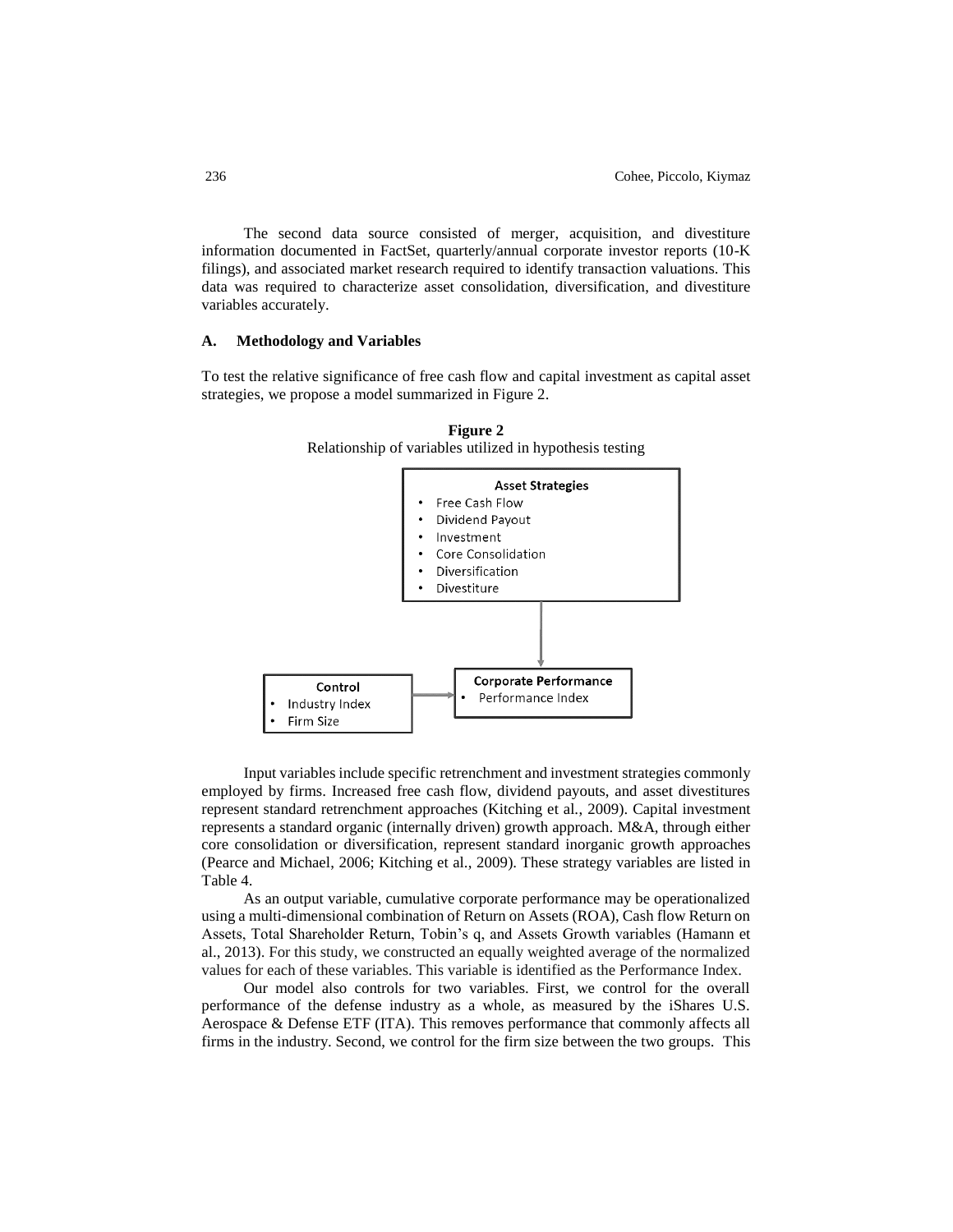| Asset strategies   |                                                                                                                                                                                                                                                                               |  |  |  |  |  |
|--------------------|-------------------------------------------------------------------------------------------------------------------------------------------------------------------------------------------------------------------------------------------------------------------------------|--|--|--|--|--|
| Variable           | Definition                                                                                                                                                                                                                                                                    |  |  |  |  |  |
| Free Cash Flow     | Cash flow generated from firm operations reduced by cash flow<br>required for capital expenditures. For purposes of corporate<br>comparative analysis, free cash flow per share (FCF/shares<br>outstanding) is utilized.                                                      |  |  |  |  |  |
| Dividend Payout    | Firm earnings returned to shareholders in terms of cash or stock. For<br>purposes of corporate comparative analysis, dividend per share<br>(dividend/shares outstanding) is utilized.                                                                                         |  |  |  |  |  |
| Investment         | Measure of firm investment in R&D and capital. Consistent with<br>Hsiao and Li (2012, 2013), Capital Expenditure deflated by Property,<br>Plant and Equipment (PPE) represents a good proxy for firm<br>investment and is utilized in this analysis.                          |  |  |  |  |  |
| Core Consolidation | Measure of the amount in which the firm engages in combining<br>multiple existing segments or acquiring businesses related to the<br>firm's core industry. For purposes of corporate comparison, the<br>percentage of transaction value to firm market valuation is utilized. |  |  |  |  |  |
| Diversification    | Measure of the amount in which the firm engages in acquiring<br>businesses unrelated to its core industry. For purposes of corporate<br>comparison, the percentage of transaction value to firm market<br>valuation is utilized.                                              |  |  |  |  |  |
| Divestiture        | Measure of the amount of asset disposal e.g., business sales or plant<br>closures associated with eliminating redundant or unprofitable<br>business units. For purposes of corporate comparison, the percentage<br>of transaction value to firm market valuation is utilized. |  |  |  |  |  |

| 'able |
|-------|
|-------|

This table outlines and defines the asset strategies employed.

is required because firm sizes across the low recessionary exposure group (Group 2) tend to be significantly higher than those across the high recessionary exposure group (Group 1). Other major firm characteristics, e.g., book-to-market and debt-to-equity ratios do not vary significantly between the groups and hence are not considered in the model.

This study centers on differentiating between firm performance contributions associated with high recessionary exposure groups (Group 1 from Table 1) and low recessionary exposure groups (Group 2 from Table 2). By identifying and comparing firm performance within each of these groups, we can isolate the contributions of free cash flow and capital investment respectively and address each hypothesis.

First, Pearson correlations are used to determine the level and significance of relationships occurring across variables. Second, the longitudinal analysis is performed between each independent variable and the dependent performance index variable for both groups. Multivariate linear regression is the preferred choice for this analysis, given that the variable data is sequenced correctly and matched over the longitudinal window, as we have done in this case. Third, specific independent variables are selected for longitudinal analysis using stepwise multiple regression. Because of the limited sample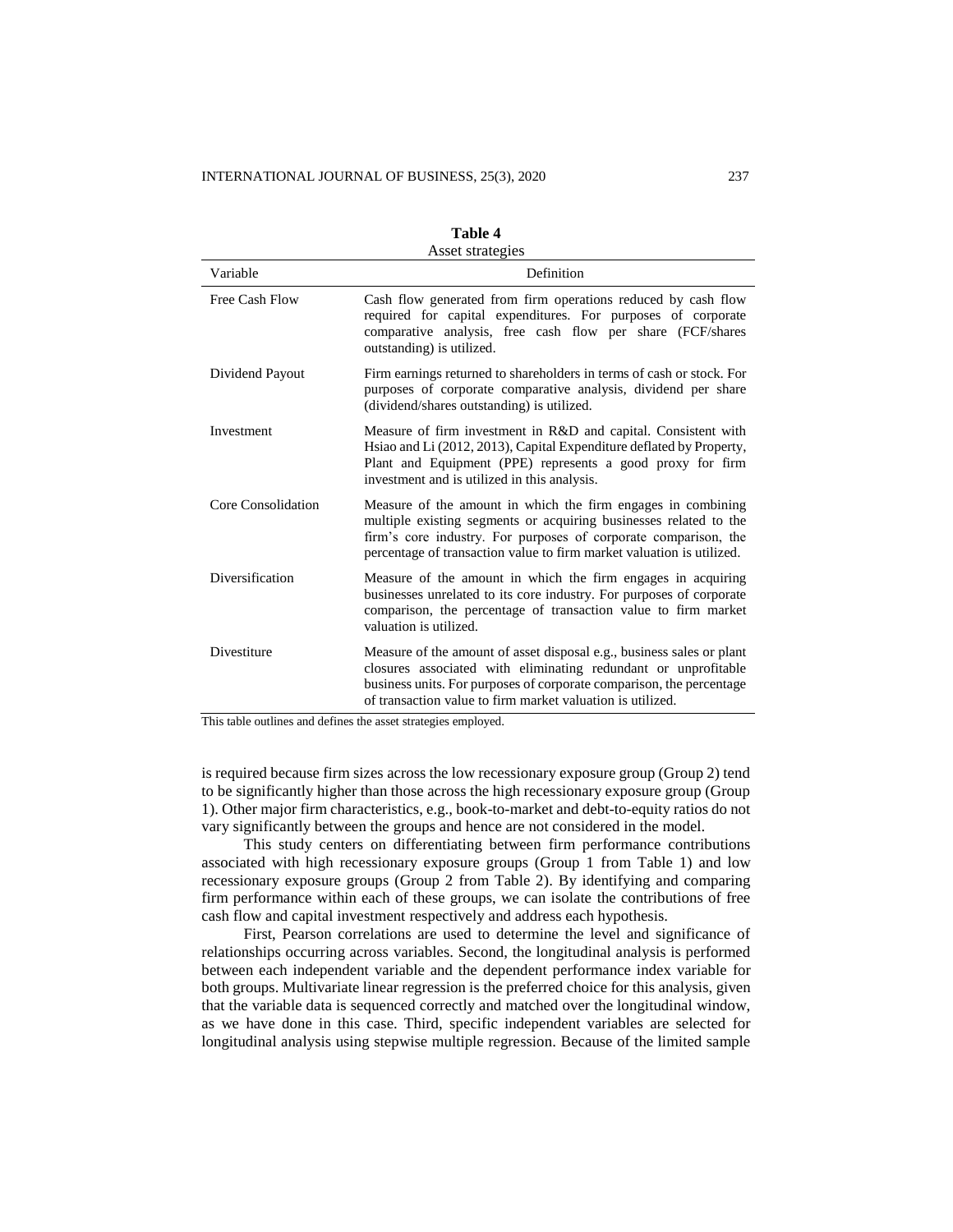size of each group, only those variables having the largest Beta  $(\beta)$  contribution from the standard multivariate linear regression are utilized. This limits the degrees of freedom and independent variable-to-data set ratio. Stepwise regression is performed for each group, with and without the presence of the two control variables.

Finally, independent variables are plotted individually over time against the dependent performance index variable. This time-based view enables pattern-based observation of the IV-DV relationship over the longitudinal window.

# **IV. EMPIRICAL RESULTS**

In advance of exercising the correlation and regression analysis, composite values for each variable identified in Figure 2 were calculated for Groups 1 and 2, respectively. In the case of several variables, pre-analysis data adjustments were performed to enable the proper synchronization of the independent and dependent variables.

First, given that investment serves as a leading indicator of performance, each Investment variable value was adjusted forward by four quarters. This allowed a one year window before investment effects are realized, thus providing proper temporal independent-to-dependent variable matching for correlation and regression purposes.

Second, Core Consolidation, Diversification, and Divestiture variable data was derived from 158 transactions occurring over the 26-month study window. Each transaction type was categorized as a Core Consolidation, Diversification, or Divestiture event for the quarter in which the transaction settled. The value for each event is defined as the percentage between transaction value and the firm's market capitalization value. Because integration and synergy effects regularly trail the event by six to twelve months (Deloitte, 2015), we applied a four-quarter moving average to each period's data. This also provides proper temporal independent-to-dependent variable matching for correlation and regression analysis.

The composite Performance Index was calculated by normalizing each dependent variable and summing those normalized variables. This ensures equal weighting of each dependent variable. Variable normalization is performed using the equation:

$$
X_{Norm} = (X - min X)/(max X - min X)
$$
 (1)

where min and max values are derived from the 26-quarter range of data.

#### **A. Multicollinearity, Heteroscedasticity, and Endogeneity**

To test for multicollinearity among the predictor variables, we calculated Variance Inflation Factors (VIFs) for the independent and dependent variables within Groups 1 and 2, respectively. While no high levels of multicollinearity (VIF  $> 10$ ) were present, a moderate level of multicollinearity  $(5 < VIF < 10)$  exists between Free Cash Flow and Dividend. This was mitigated by including stepwise regression in the multivariate analysis, removing the more highly correlated variables.

To test for potentially non-uniform regression distribution of residual values across the range of prediction, Glejser Tests for heteroscedasticity were performed for all independent variables within Groups 1 and 2, respectively. Significance values for all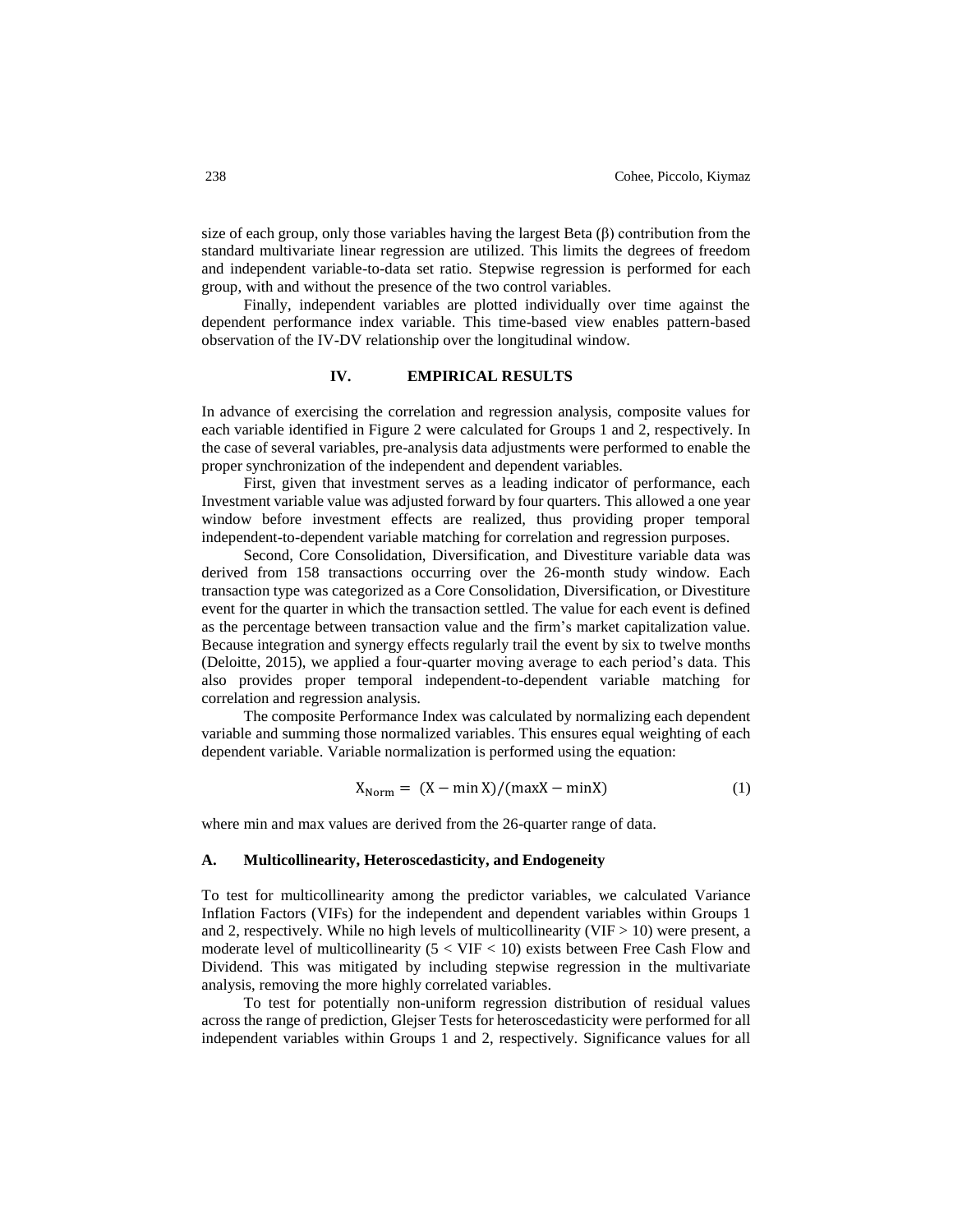variables exceeded the significance threshold of  $p = 0.05$ , thereby allowing the assumption of homoscedasticity (uniform residual distribution) for this study.

To test for endogeneity or the potential for correlation between the independent variables and the regression error term, we utilized a two-stage least squares regression technique. The first stage used instrumental variables that are uncorrelated with the error terms to generate predicted values of the independent variables. We then utilized these exogenous predictor variables as replacements for the original independent variables in our stepwise regression model to assess the validity of our findings.

# **B. Correlation Analysis**

Tables 5-7 contain Pearson correlations demonstrating the level and significance of relationships occurring across the variables.

Overall, we only see important significant relationships between the Performance Index and Investment variables. However, observing differences between groups proves instructive. For Group 1, significant relationships between the Performance Index and both Free Cash Flow and Dividend variables exist (Free Cash Flow and Dividends are highly correlated). Group 2 also has significant relationships between these same variables, but its strongest relationship exists between the Performance Index and Investment.

#### **A. Multivariate Regression Analysis**

Table 8 contains a standardized multiple regression analysis using the Performance Index dependent variable and the six independent variables from Table 3.

Both Group 1 and Group 2 in Table 8 display high  $\mathbb{R}^2$  values, showing primary contributions from Free Cash Flow for Group 1 and Investment for Group 2 respectively. Divestiture-related M&A activity is significant at  $p < .05$  for Group 2 and actually appears to have a slightly negative contribution to performance.

Based on the results shown in Table 8, we performed stepwise multiple regression utilizing only those independent variables having the largest Beta (β) contribution, thus limiting the independent variable-to-data set ratio. For Group 1, Dividends were not considered due to collinearity with Free Cash Flow. Therefore, two Group 1 variables are included: Free Cash Flow and Diversification. Similarly, two Group 2 variables are included: Investment and Divestiture.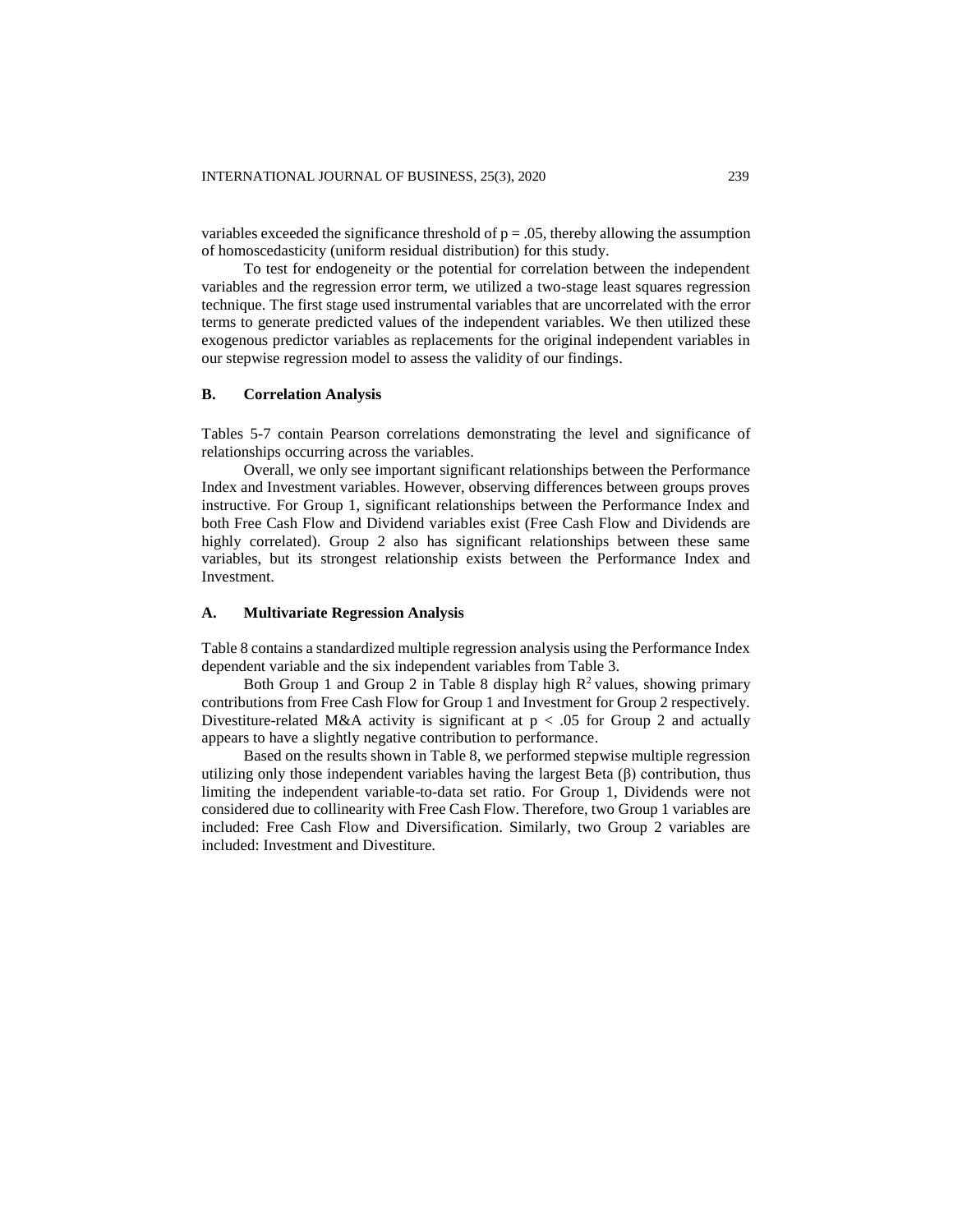|                    | Mean      | SD.      |                   | 2         | 3        | 4   | 5      | 6      |            | 8   | 9 |
|--------------------|-----------|----------|-------------------|-----------|----------|-----|--------|--------|------------|-----|---|
| 1. Free Cash Flow  | 6.34      | 2.4      | $\qquad \qquad -$ |           |          |     |        |        |            |     |   |
| 2. Dividend        | .53       | .21      | $.91***$          | --        |          |     |        |        |            |     |   |
| 3. Investment      | 18.29     | 2.81     | .02               | .01       |          |     |        |        |            |     |   |
| 4. Core Consol.    | .33       | .24      | $-.14$            | $-.03$    | .08      | --  |        |        |            |     |   |
| 5. Diversification | .21       | .34      | $-.14$            | $-.11$    | .10      | .03 |        |        |            |     |   |
| 6. Divestiture     | .34       | .43      | $-.14$            | $-.04$    | .16      | .16 | .21    | --     |            |     |   |
| 7. Industry Index  | 88.72     | 27.03    | $.32*$            | $.56***$  | $.39***$ | .16 | $-.12$ | .27    | $-$        |     |   |
| 8. Firm Size       | 101309.85 | 75090.20 | $-0.91***$        | $-.83***$ | .12      | .23 | .15    | .11    | $-.08$     |     |   |
| 9. Perf Index      | 2.57      | .74      | .12               | .19       | $.50**$  | .12 | .01    | $-.05$ | $.70^{**}$ | .19 |   |

**Table 5** Descriptive statistics and correlation coefficients-all groups

Note:  $\degree$ p < .05;  $\degree$ p < .01. This table provides the average and standard deviations for each variable along with the correlation coefficients for entire sample.

|                    |                                                             | Table 6 |          |          |        |         |        |                   |          |     |       |
|--------------------|-------------------------------------------------------------|---------|----------|----------|--------|---------|--------|-------------------|----------|-----|-------|
|                    | Descriptive statistics and correlation coefficients-Group 1 |         |          |          |        |         |        |                   |          |     |       |
|                    | Mean                                                        | SD      |          |          | 3      | 4       | 5      | 6                 |          | 8   | 9     |
| 1. Free Cash Flow  | 8.48                                                        | 1.26    | $- -$    |          |        |         |        |                   |          |     |       |
| 2. Dividend        | .70                                                         | .16     | $.72***$ | --       |        |         |        |                   |          |     |       |
| 3. Investment      | 17.84                                                       | 1.37    | $-.20$   | $-.09$   |        |         |        |                   |          |     |       |
| 4. Core Consol.    | .28                                                         | .25     | .16      | .36      | .11    | $- -$   |        |                   |          |     |       |
| 5. Diversification | .16                                                         | .18     | .04      | .18      | .07    | $.60**$ |        |                   |          |     |       |
| 6. Divestiture     | .24                                                         | .25     | $-.18$   | $-.14$   | $-.17$ | .37     | .19    | $\qquad \qquad -$ |          |     |       |
| 7. Industry Index  | 88.72                                                       | 27.03   | $.71***$ | $.96***$ | $-.27$ | .18     | $-.01$ | $-.22$            |          |     |       |
| 8. Firm Size       | 27978.25                                                    | 737.09  | $.49***$ | $.74***$ | .35    | $.45*$  | .22    | $-.01$            | .62      | $-$ |       |
| 9. Perf Index      | 2.42                                                        | .77     | $.79***$ | $.69***$ | $-.17$ | $-.03$  | $-.17$ | $-.23$            | $.77***$ | .40 | $- -$ |

Note:  $\degree p < .05$ ;  $\degree p < .01$ . This table provides the average and standard deviation for each variable along with the correlation coefficients for Group 1.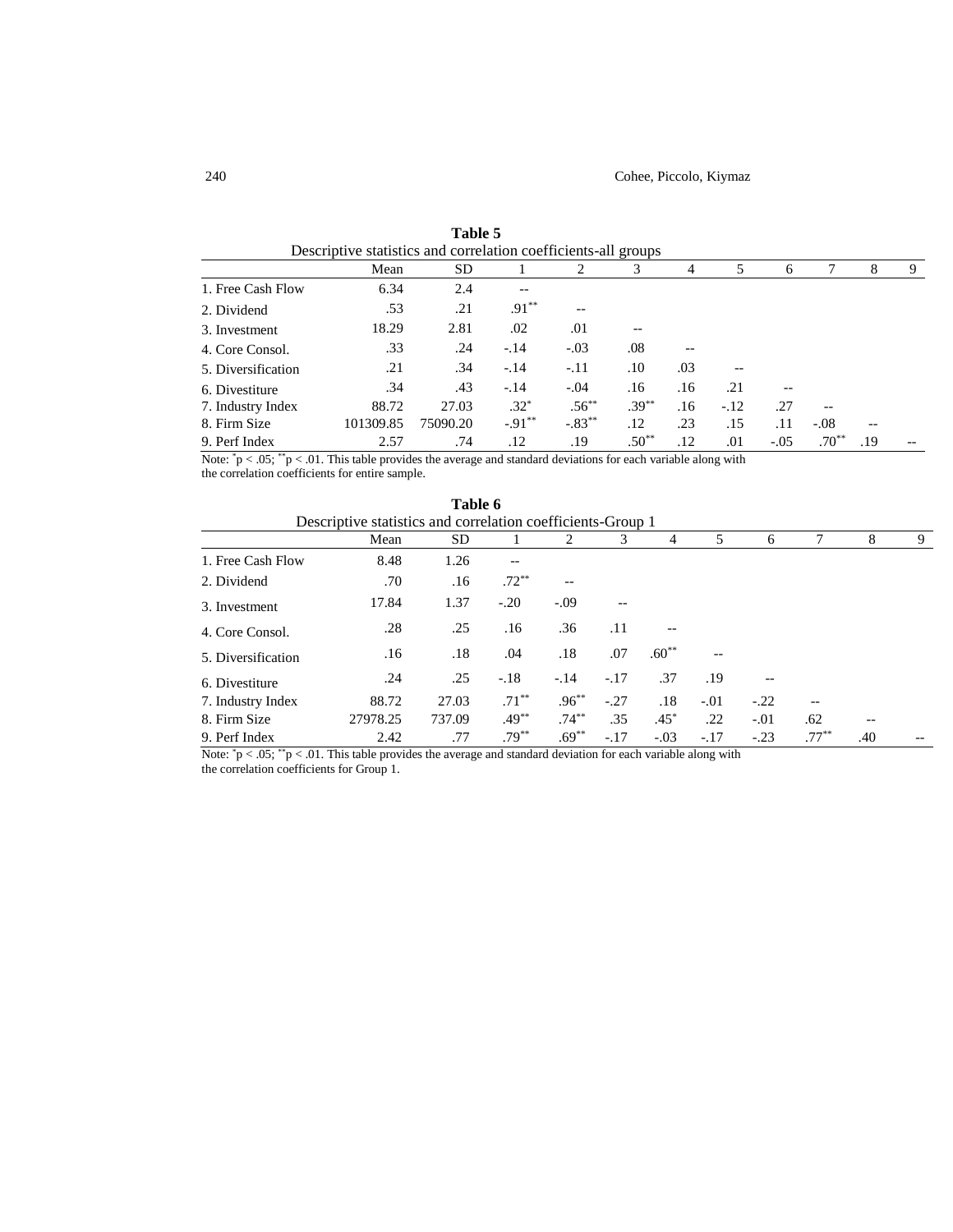|                                         | Descriptive statistics and correlation coefficients-Group 2 |          |           |           |          |        |        |           |          |        |   |
|-----------------------------------------|-------------------------------------------------------------|----------|-----------|-----------|----------|--------|--------|-----------|----------|--------|---|
|                                         | Mean                                                        | SD.      |           | 2         | 3        | 4      | 5      | 6         | 7        | 8      | 9 |
| 1. Free Cash Flow                       | 4.20                                                        | .80      | --        |           |          |        |        |           |          |        |   |
| 2. Dividend                             | .37                                                         | .09      | $.81***$  |           |          |        |        |           |          |        |   |
| 3. Investment                           | 18.70                                                       | 3.71     | $.76***$  | $.57***$  | --       |        |        |           |          |        |   |
| 4. Core Consol.                         | .39                                                         | .22      | .14       | .09       | .13      |        |        |           |          |        |   |
| 5. Diversification                      | .26                                                         | .44      | $-.08$    | $-.09$    | .08      | $-.28$ |        |           |          |        |   |
| 6. Divestiture                          | .44                                                         | .55      | $.51***$  | $.67***$  | .18      | $-.01$ | .19    |           |          |        |   |
| 7. Industry Index                       | 88.72                                                       | 27.03    | $.81***$  | $.95***$  | $.69***$ | .15    | $-.19$ | $.53***$  | --       |        |   |
| 8. Firm Size                            | 174641.44                                                   | 17799.68 | $-.63***$ | $-.84***$ | $-.26$   | .02    | .03    | $-.87***$ | $-.72**$ |        |   |
| 9. Perf Index<br><b>College College</b> | 2.72                                                        | .67      | $.58***$  | $.44*$    | $.84***$ | .22    | .04    | $-.05$    | $.64***$ | $-.05$ |   |

**Table 7**

Note:  $\degree p < .05$ ;  $\degree p < .01$ . This table provide the average and standard deviations for each variable along with

the correlation coefficients for Group 2.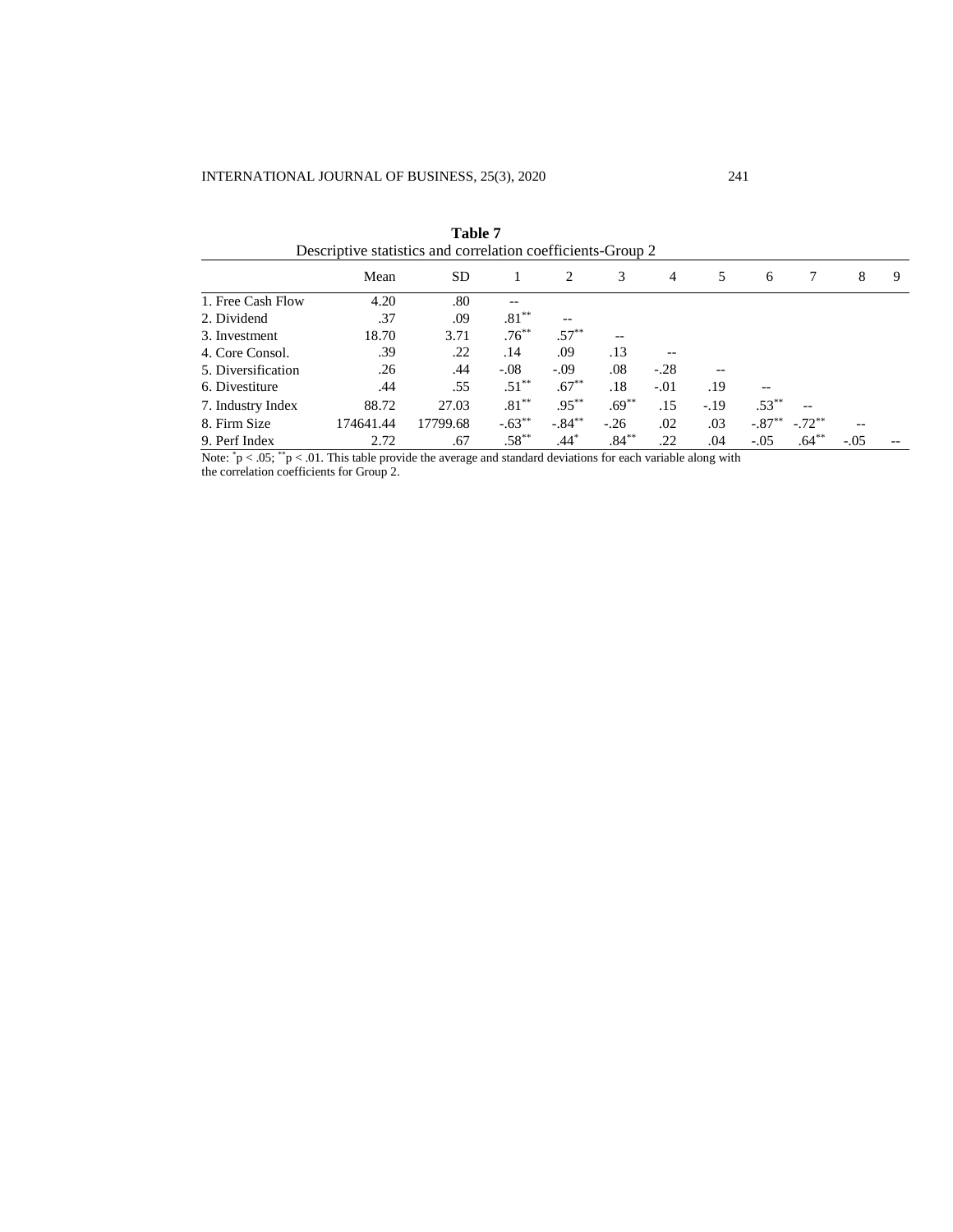| Standard regression analysis for all groups |        |                                   |          |        |                                     |          |        |                                    |          |  |
|---------------------------------------------|--------|-----------------------------------|----------|--------|-------------------------------------|----------|--------|------------------------------------|----------|--|
| Perf Index $-$ Both                         |        |                                   |          |        |                                     |          |        |                                    |          |  |
|                                             |        | Groups                            |          |        | Perf Index – Group 1                |          |        | Perf Index – Group 2               |          |  |
|                                             |        | Model Summary:                    |          |        | Model Summary:                      |          |        | Model Summary:                     |          |  |
|                                             |        | $R^2 = 33$ ; F=3.67 <sup>**</sup> |          |        | $R^2 = 0.74$ ; F=8.80 <sup>**</sup> |          |        | $R^2 = .81$ ; F=13.3 <sup>**</sup> |          |  |
| Variable                                    | B      | SE B                              | B        | B      | SE B                                | B        | B      | SE B                               | B        |  |
| Constant                                    | $-.14$ | .65                               |          | $-.46$ | 1.48                                |          | $-.65$ | .44                                |          |  |
| Free Cash Flow                              | $-.12$ | .10                               | $-.39$   | .35    | .11                                 | $.57***$ | $-.10$ | .20                                | $-.12$   |  |
| Dividend                                    | 1.87   | 1.11                              | $.53*$   | 1.65   | .93                                 | .34      | 2.63   | 1.62                               | .34      |  |
| Investment                                  | .14    | .03                               | $.52***$ | $-.06$ | .07                                 | $-0.99$  | .15    | .03                                | $.79***$ |  |
| Core Consol.                                | .21    | .39                               | .07      | $-.40$ | .54                                 | $-.13$   | .65    | .33                                | .21      |  |
| Diversification                             | $-.03$ | .28                               | $-.01$   | $-.69$ | .63                                 | $-.16$   | .19    | .18                                | .12      |  |
| Divestiture                                 | $-.29$ | .22                               | $-.17$   | $-.05$ | .43                                 | $-.15$   | $-.48$ | .21                                | $-.38*$  |  |

| Table 8                              |  |
|--------------------------------------|--|
| rd regression analysis for all group |  |

Notes:  $(1)^*(1)^*p < .05;$  \*\*p <.01; (2) Group 1 Dividend is significant at  $p < .01$  when FCF is removed from the analysis; (3) Group 2 Core Consolidation is significant at  $p = 0.06$ . This table reports the results of standard regression analysis for entire sample as well as for each group.

Tables 9 and 10 summarize the stepwise regression analysis, with and without the presence of the two control variables.

| 1 adie 9                               |        |                              |                  |                                     |                                     |                  |  |  |  |
|----------------------------------------|--------|------------------------------|------------------|-------------------------------------|-------------------------------------|------------------|--|--|--|
| Stepwise regression analysis – Group 1 |        |                              |                  |                                     |                                     |                  |  |  |  |
|                                        |        | Perform Index (with Control) |                  | Perform Index (no Control)          |                                     |                  |  |  |  |
| Variable                               | B      | SE B                         |                  | B                                   | SE B                                | ß                |  |  |  |
| Model 1 Summary                        |        | $R^2 = .58$ ; F=35.32**      |                  |                                     |                                     |                  |  |  |  |
| Constant                               | .48    | .34                          |                  |                                     |                                     |                  |  |  |  |
| <b>Industry Index</b>                  | .02    | .00                          | $.77***$         |                                     |                                     |                  |  |  |  |
| Model 2 Summary                        |        | $R^2 = 57$ ; F=17.54**       |                  |                                     |                                     |                  |  |  |  |
| Constant                               | 3.72   | 4.62                         |                  |                                     |                                     |                  |  |  |  |
| <b>Industry Index</b>                  | .02.   | .01                          | $.84***$         |                                     |                                     |                  |  |  |  |
| Firm Size                              | .00    | .00.                         | $-.12$           |                                     |                                     |                  |  |  |  |
| Model 3 Summary                        |        | $R^2 = .69; F = 19.85***$    |                  | $R^2 = .61$ ; F=40.53 <sup>**</sup> |                                     |                  |  |  |  |
| Constant                               | 3.11   | 3.91                         |                  | $-1.68$                             | .65                                 |                  |  |  |  |
| <b>Industry Index</b>                  | .01    | .01                          | $.51^{\ast\ast}$ |                                     |                                     |                  |  |  |  |
| Firm Size                              | .00.   | .00.                         | $-.16$           | $-$                                 |                                     |                  |  |  |  |
| Free Cash Flow                         | .31    | .10                          | $.51***$         | .48                                 | .08                                 | $.79***$         |  |  |  |
| Model 4 Summary                        |        | $R^2 = 71$ ; F=16.14**       |                  |                                     | $R^2 = .64$ ; F=23.00 <sup>**</sup> |                  |  |  |  |
| Constant                               | 1.57   | 3.96                         |                  | $-1.58$                             | .63                                 |                  |  |  |  |
| <b>Industry Index</b>                  | .01    | .01                          | $.47*$           |                                     |                                     |                  |  |  |  |
| Firm Size                              | .00    | .00                          | $-.10$           |                                     |                                     |                  |  |  |  |
| Free Cash Flow                         | .31    | .09                          | $.51***$         | .49                                 | .07                                 | $.80^{\ast\ast}$ |  |  |  |
| Diversification                        | $-.70$ | .48                          | $-.16$           | $-.84$                              | .52                                 | $-.20$           |  |  |  |

**Table 9**

Notes: (1)  $\degree$  p < .05;  $\degree$  p <.01. This table reports the results of stepwise regression analysis for Group 1 with and without control variables. Free cash flow and diversification variables are added to the model successively.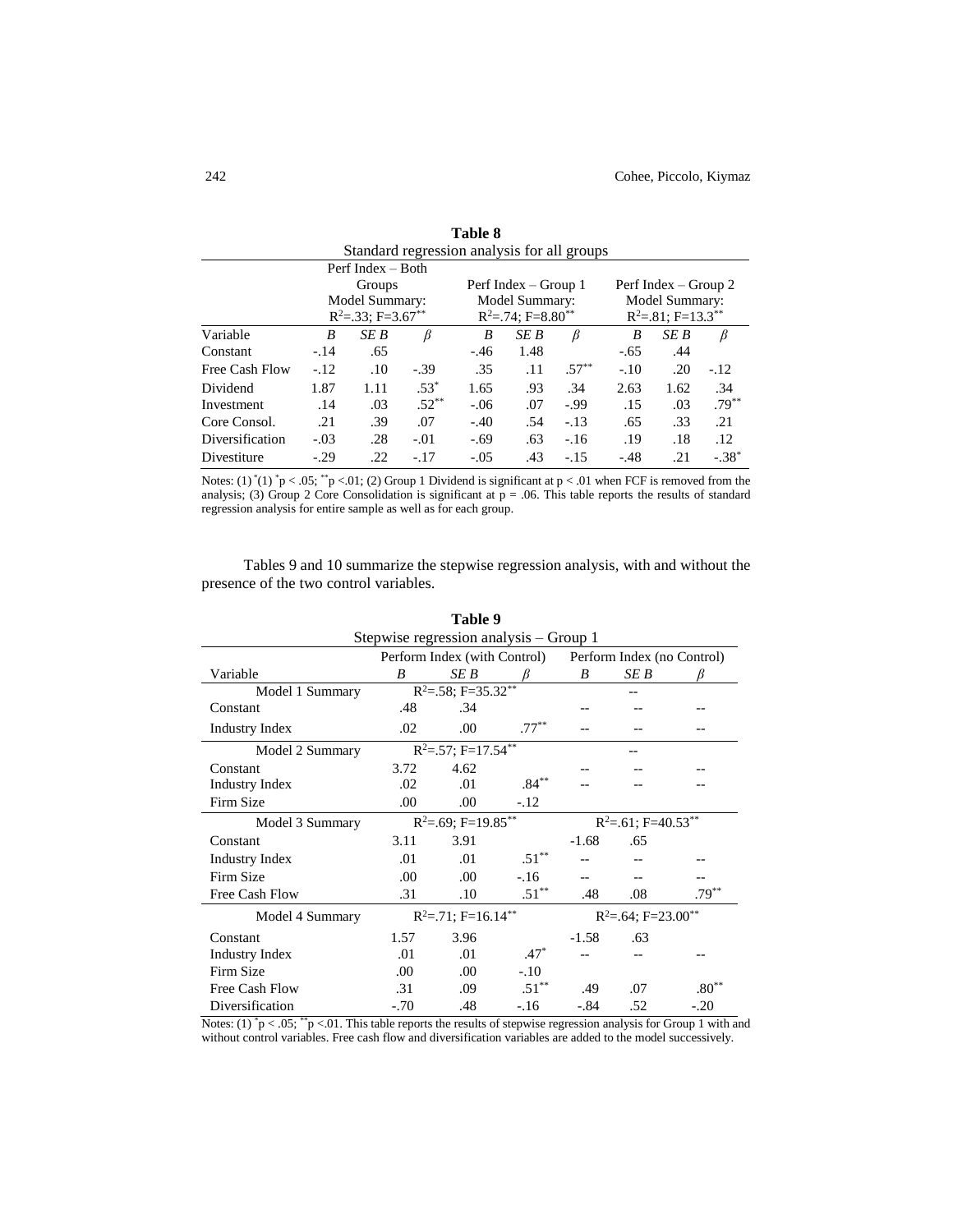| Table 10                               |                                      |                                      |          |                         |                             |                  |  |
|----------------------------------------|--------------------------------------|--------------------------------------|----------|-------------------------|-----------------------------|------------------|--|
| Stepwise regression analysis - Group 2 |                                      |                                      |          |                         |                             |                  |  |
|                                        | Perform Index (with Control)         |                                      |          |                         | Perform Index (no Control)  |                  |  |
| Variable                               | B                                    | SE B                                 | R        | B                       | SE B                        | ß                |  |
| Model 1 Summary                        |                                      | $R^2 = 0.39$ ; F=16.86 <sup>**</sup> |          |                         |                             |                  |  |
| Constant                               | 1.26                                 | .37                                  |          |                         |                             |                  |  |
| <b>Industry Index</b>                  | .02                                  | .00                                  | $.64***$ |                         |                             |                  |  |
| Model 2 Summary                        |                                      | $R^2 = .73$ ; F=35.06**              |          |                         |                             |                  |  |
| Constant                               | $-5.78$                              | 1.27                                 |          |                         |                             |                  |  |
| <b>Industry Index</b>                  | .03                                  | .00 <sub>1</sub>                     | $1.20**$ |                         |                             |                  |  |
| Firm Size                              | .00                                  | .00                                  | $.83***$ |                         |                             |                  |  |
| Model 3 Summary                        | $R^2 = 0.82$ ; F=39.50 <sup>**</sup> |                                      |          |                         | $R^2 = .69; F = 55.56^{**}$ |                  |  |
| Constant                               | $-4.73$                              | 1.08                                 |          |                         |                             |                  |  |
| <b>Industry Index</b>                  | .02                                  | .01                                  | .75      |                         |                             |                  |  |
| Firm Size                              | .00                                  | .00                                  | .60      |                         |                             |                  |  |
| Investment                             | .09                                  | .03                                  | $.47*$   | .16                     | .02                         | $.84^{\ast\ast}$ |  |
| Model 4 Summary                        | $R^2 = 81$ ; F=28.28 <sup>**</sup>   |                                      |          | $R^2 = .72$ ; F=32.75** |                             |                  |  |
| Constant                               | $-4.59$                              | 1.88                                 |          |                         |                             |                  |  |
| <b>Industry Index</b>                  | .02                                  | .01                                  | $.74***$ |                         |                             |                  |  |
| Firm Size                              | .00.                                 | .00                                  | $.58*$   |                         |                             |                  |  |
| Investment                             | .09                                  | .03                                  | $.48***$ | .16                     | .02                         | $.87^{\ast\ast}$ |  |
| Divestiture                            | $-.02$                               | .24                                  | $-.02**$ | $-26$                   | .14                         | $-.21$           |  |

Notes:  $(1)^*p < .05;$  \*\*p <.01. This table reports the results of stepwise regression analysis for Group 2 with and without control variables. Investment and divestiture variables are added to the model successively.

Most notably, for Group 1, Free Cash Flow provides a 12 percent contribution to variability in the Performance Index amongst high recessionary exposure firms, even in the presence of the control variables. For Group 2, Investment provides a 9 percent contribution to variability in Performance Index amongst low recessionary exposure firms, even in the presence of the control variables.

Tables 11 and 12 repeat the stepwise analysis controlling for endogeneity by using predicted values of Free Cash Flow and Investment for Groups 1 and 2, respectively. Valid Instrumental Variables were selected: EBITDA ( $\mathbb{R}^2 = .43$ ,  $p = .00$  with Free Cash Flow) for Group 1 and Market-to-Book Assets ( $R^2 = .59$ ,  $p = .00$  with Investment) for Group 2. A set of exogenous predictor variables were then applied to the stepwise analysis.

Group 1 results demonstrate no noticeable effects due to endogeneity, thereby supporting our findings regarding the contribution of Free Cash Flow to Performance. However, Group 2 results indicate a potentially high contribution of the Investment variable to Performance may be due to endogenous effects, thereby softening any conclusions drawn in this area.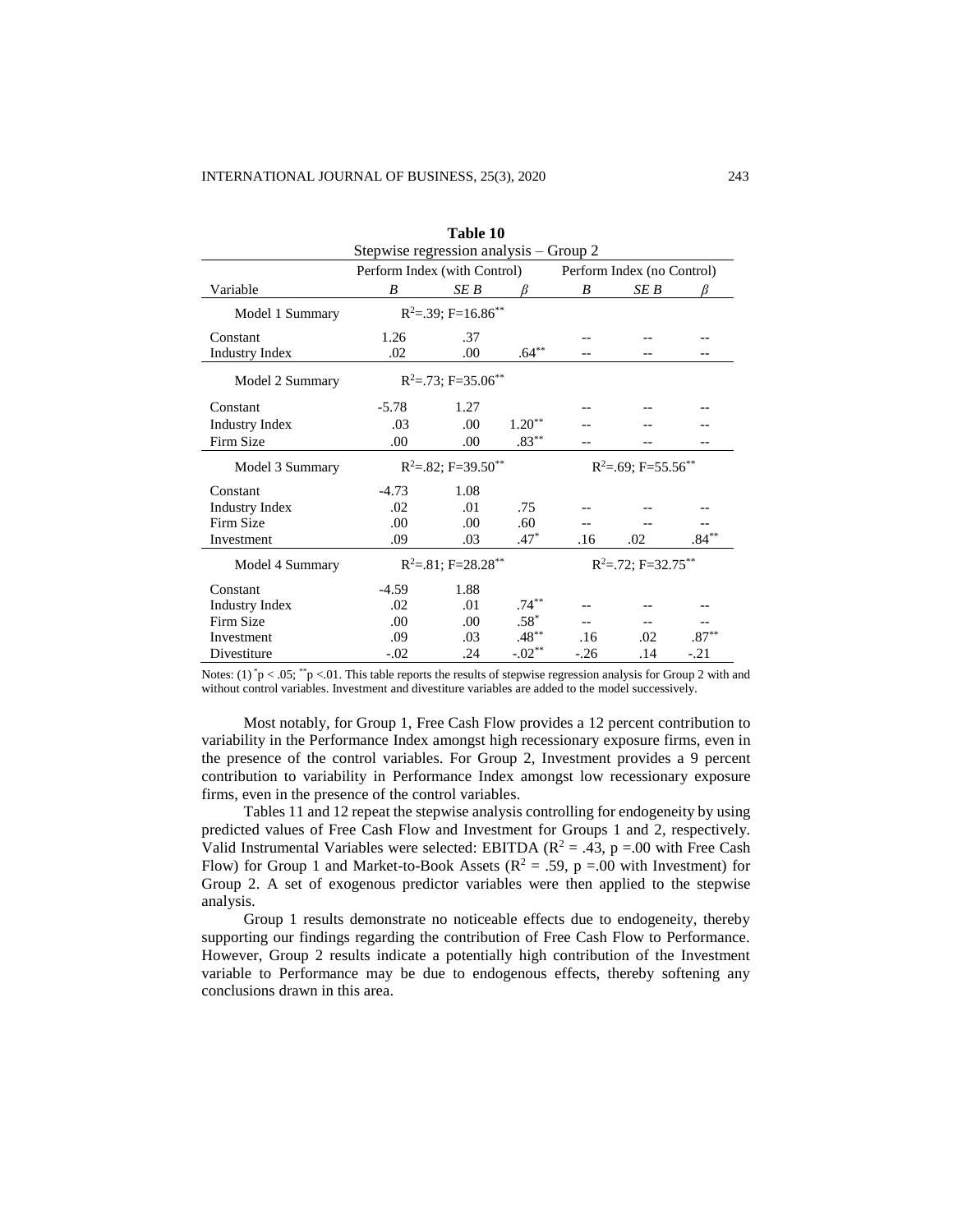| Stepwise regression analysis using predictor variable – Group 1 |                              |                           |          |                           |                            |          |  |
|-----------------------------------------------------------------|------------------------------|---------------------------|----------|---------------------------|----------------------------|----------|--|
|                                                                 | Perform Index (with Control) |                           |          |                           | Perform Index (no Control) |          |  |
| Variable                                                        | R                            | SE B                      |          | B                         | SE B                       |          |  |
| Model 1 Summary                                                 |                              | $R^2 = .58$ ; F=35.32**   |          |                           |                            |          |  |
| Constant                                                        | .48                          | .34                       |          |                           |                            |          |  |
| <b>Industry Index</b>                                           | .02                          | .00                       | $.77***$ |                           |                            |          |  |
| Model 2 Summary                                                 |                              | $R^2 = 57$ ; F=17.54**    |          |                           |                            |          |  |
| Constant                                                        | 3.72                         | 4.62                      |          |                           |                            |          |  |
| <b>Industry Index</b>                                           | .02                          | .01                       | $.84***$ |                           |                            |          |  |
| Firm Size                                                       | .00.                         | .00.                      | $-.12$   |                           |                            |          |  |
| Model 3 Summary                                                 |                              | $R^2 = .69; F = 19.28***$ |          | $R^2 = 50$ ; F=25.96**    |                            |          |  |
| Constant                                                        | 3.82                         | 3.94                      |          | $-3.28$                   | 1.12                       |          |  |
| <b>Industry Index</b>                                           | .02                          | .00                       | $.64***$ |                           |                            |          |  |
| Firm Size                                                       | .00                          | .00                       | $-.23$   |                           |                            |          |  |
| <b>Predicted Free Cash</b><br>Flow                              | .42                          | .14                       | $.45***$ | .67                       | .13                        | $.72***$ |  |
| Model 4 Summary                                                 |                              | $R^2 = .71$ ; F=16.14**   |          | $R^2 = .60; F = 20.08***$ |                            |          |  |
| Constant                                                        | 2.76                         | 4.10                      |          | $-3.15$                   | 1.13                       |          |  |
| <b>Industry Index</b>                                           | .02                          | .01                       | $.62**$  |                           |                            |          |  |
| Firm Size                                                       | .00.                         | .00.                      | $-.18$   |                           |                            |          |  |
| <b>Predicted Free Cash</b><br>Flow                              | .41                          | .14                       | $.44***$ | .67                       | .13                        | $.72***$ |  |
| Diversification                                                 | $-.48$                       | .50                       | $-.11$   | $-.63$                    | .60                        | $-.15$   |  |

**Table 11**

Notes:  $(1)^*p < .05;$  \*\*p <.01. This table reports the results of stepwise regression analysis for Group 1 with and without control variables. To test for effects of endogeneity, predicted free cash flow and diversification variables are added to the model successively.

| Table 12                                                         |         |                                                            |          |                                    |      |  |  |  |
|------------------------------------------------------------------|---------|------------------------------------------------------------|----------|------------------------------------|------|--|--|--|
| Stepwise regression analysis using predictor variable – Group 2. |         |                                                            |          |                                    |      |  |  |  |
|                                                                  |         | Perform Index (with Control)<br>Perform Index (no Control) |          |                                    |      |  |  |  |
| Variable                                                         | B       | SE B                                                       |          | B                                  | SE B |  |  |  |
| Model 1 Summary                                                  |         | $R^2 = 39$ ; F=16.86 <sup>**</sup>                         |          |                                    |      |  |  |  |
| Constant                                                         | 1.26    | .37                                                        |          |                                    |      |  |  |  |
| <b>Industry Index</b>                                            | .02     | .00                                                        | $.64***$ |                                    |      |  |  |  |
| Model 2 Summary                                                  |         | $R^2 = .73$ ; F=35.06 <sup>**</sup>                        |          |                                    |      |  |  |  |
| Constant                                                         | $-5.78$ | 1.27                                                       |          |                                    |      |  |  |  |
| Industry Index                                                   | .03     | .00                                                        | $1.20**$ |                                    |      |  |  |  |
| Firm Size                                                        | .00     | .00                                                        | $.83***$ |                                    |      |  |  |  |
| Model 3 Summary                                                  |         | $R^2 = 74$ ; F=24.92 <sup>**</sup>                         |          | $R^2 = 50$ ; F=25.87 <sup>**</sup> |      |  |  |  |
| Constant                                                         | $-6.58$ | 1.38                                                       |          | $-1.05$                            | .75  |  |  |  |
| Industry Index                                                   | .02     | .01                                                        | .72      |                                    |      |  |  |  |
| Firm Size                                                        | .00     | .00.                                                       | .75      |                                    |      |  |  |  |
| <b>Predicted Investment</b>                                      | .14     | .10                                                        | .49      | .20                                | .04  |  |  |  |

**Table 12**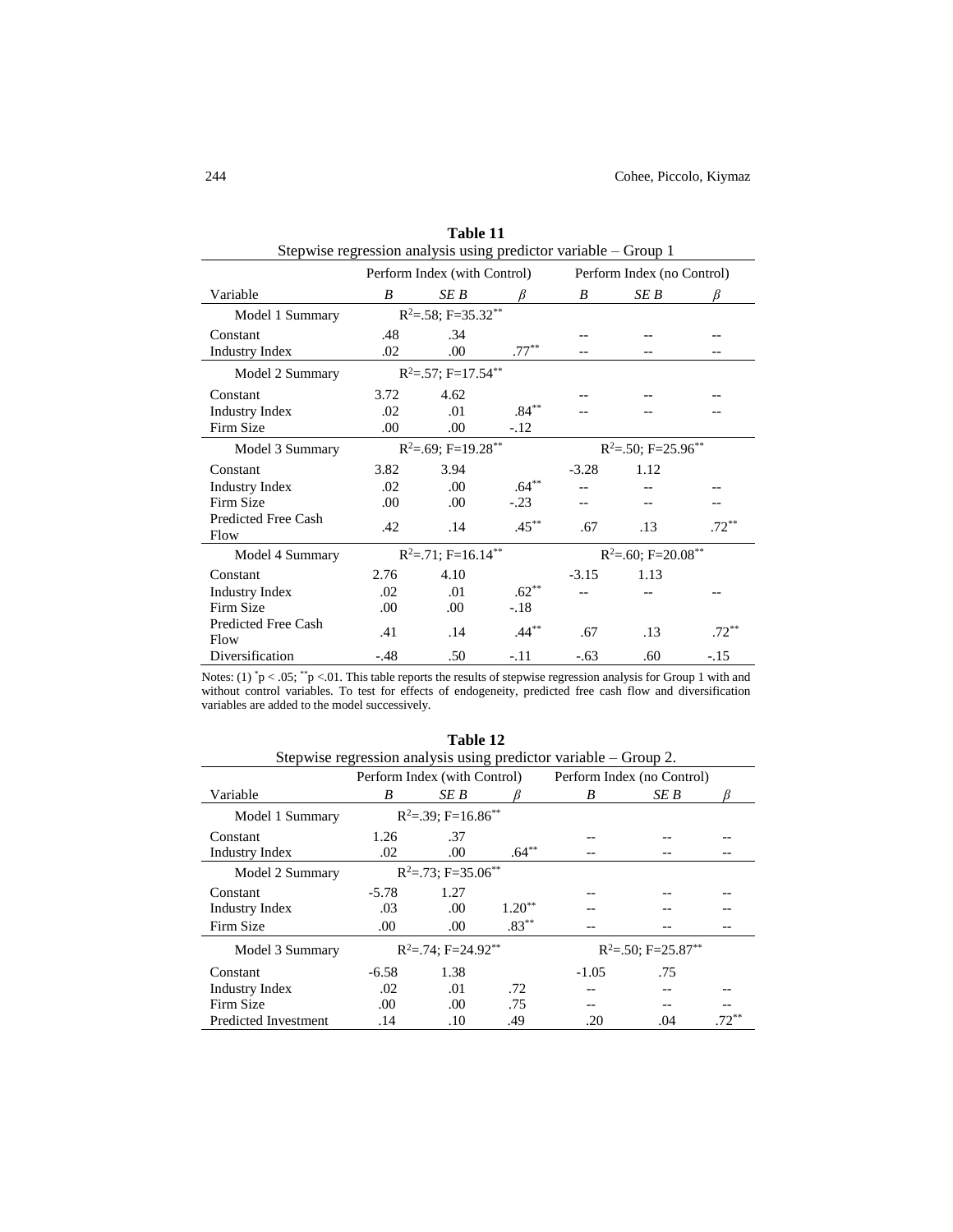| Model 4 Summary      |       | $R^2 = .73$ ; F=17.90 <sup>**</sup> |          |         | $R^2 = 66$ ; F=25.31 <sup>**</sup> |            |
|----------------------|-------|-------------------------------------|----------|---------|------------------------------------|------------|
| Constant             | -6.94 | 2.15                                |          | $-1.86$ | .66                                |            |
| Industry Index       | .02   | .01                                 | $.75***$ | $- -$   | $- -$                              |            |
| Firm Size            | .00   | .00                                 | $.81^*$  | $- -$   |                                    |            |
| Predicted Investment | .13   | .10                                 | $47*$    | .26     | .04                                | $.93***$   |
| Divestiture          | .06   | .28                                 | 05       | $-.58$  |                                    | $-46^{**}$ |

Notes: (1) \*p < .05; \*\*p <.01. This table reports the results of stepwise regression analysis for Group 2 with and without control variables. To test for effects of endogeneity, predicted investment and divestiture variables are added to the model successively.

#### **V. SUMMARY AND CONCLUSION**

Consistent with our hypotheses, distinctly different patterns appeared when comparing those firms having high levels of recessionary exposure (Group 1) with those firms having lower levels (Group 2).

Related to our first hypothesis, firm performance amongst the high recessionary exposure group was most associated with the generation of free cash flow. This suggests that a higher risk premium is placed on free cash for firms more impacted by the market contraction. It may be inferred that free cash represents a hedge against shock effects; therefore, it is more valued in a recessionary environment. However, this is not the case for the low recessionary exposure group, suggesting that the value of free cash is much higher in the contraction.

Related to our second hypothesis, firm performance amongst the low recessionary exposure group appears most related to capital investment. This suggests the risk premium attached to free cash among high recessionary exposure firms is not present among low exposure firms. In the latter case, it is plausible that the deployment of resources to fund organic growth is more important than the generation of free cash.

These findings may be further supported when reviewing the time-based plots of the Investment variable against the dependent Performance Index variable. Here, we observed potential insights regarding the deployment of cash during different phases of the recessionary period. This is best demonstrated by observing Figures 3 and 4.



**Figure 3** Normalized investment vs. cumulative performance – Group 1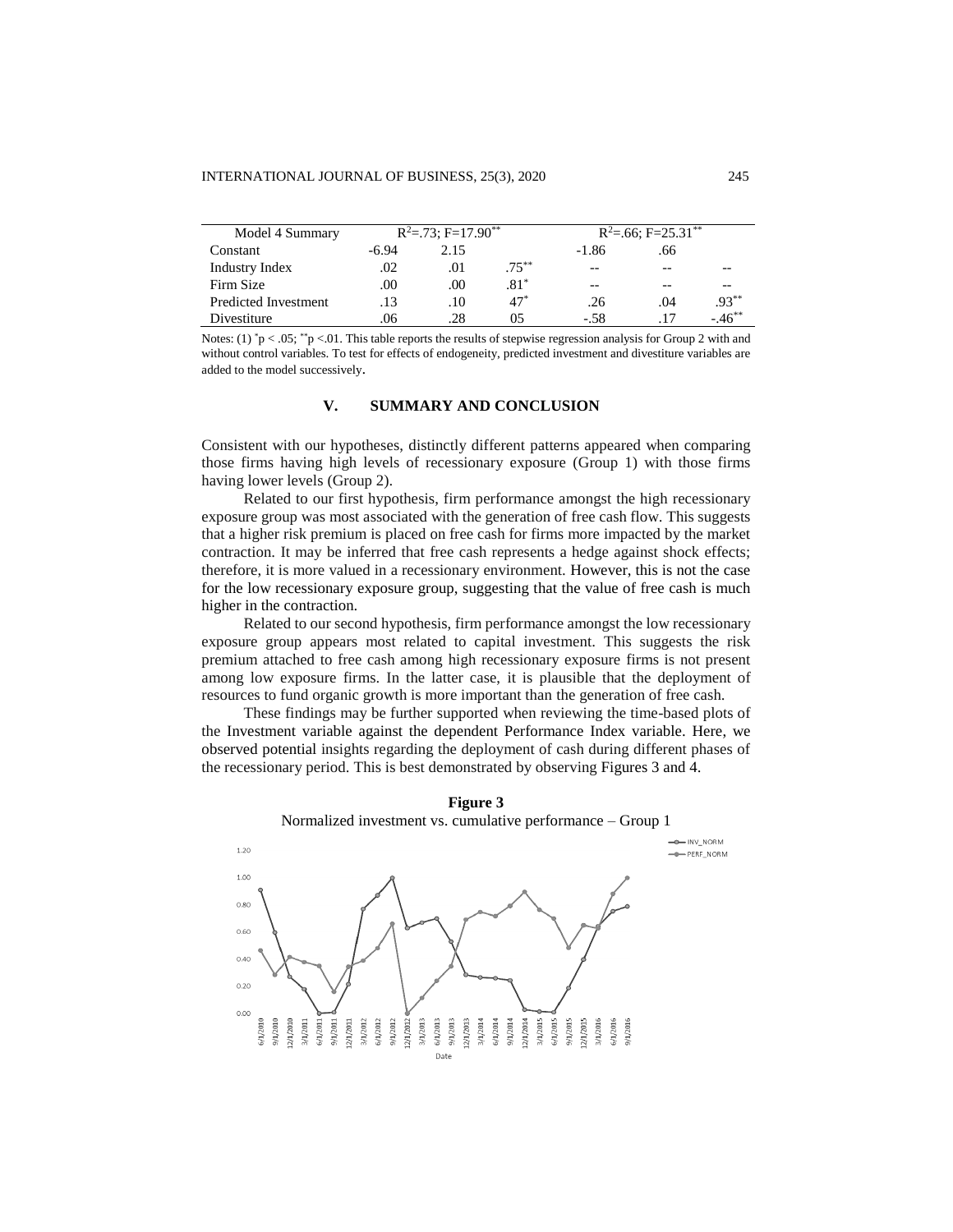

As seen, amongst high recessionary exposure firms, during the early phase of the contraction, capital investment was significantly reduced in favor of generating free cash. However, during the latter phase of the contraction, capital investment levels increased, trending closely with overall performance. This pattern is consistent with combinations of retrenchment followed by investment (Grinyer, Mayes, and McKiernan, 1990; Pearce and Robbins, 1993; Pearce and Michael, 2006). Conversely, those firms having low recessionary exposure demonstrated a consistently strong relationship between capital investment and firm performance throughout the entire recessionary window.

Additionally, for high recessionary exposure firms, investment timing within the contraction appears to play an important role. As shown in Figure 3, an inverse relationship between capital investment and firm performance occurred during the earlyto-mid phases of the contraction. However, as firms began exiting the recessionary period, higher levels of investment tended to correlate well with higher firm performance levels. This suggests that deployment of capital investment is more relevant to firm performance during the latter phases of the recession as the "risk premium" attached to free cash abates.

Practical implications may be inferred from these findings. First, consistent with standard management practice, increased generation of free cash flow in a recessionary environment does appear to be rewarded in terms of firm performance. However, managers should use caution to avoid overplaying this hand. Free cash does not tend to be as highly rewarded outside of the recessionary environment. Additionally, consistent with business cycle management models, managers should consider getting ahead of the business cycle and begin judiciously investing their cash during the later stages of the recessionary window (Roberts 2003; Autry and Navarro, 2009).

#### **REFERENCES**

Alarcon, J., and D. Richman-DeAncona, 2010, "Unclog the Cash Flow," *Pennsylvania CPA Journal*, 80, 22-5.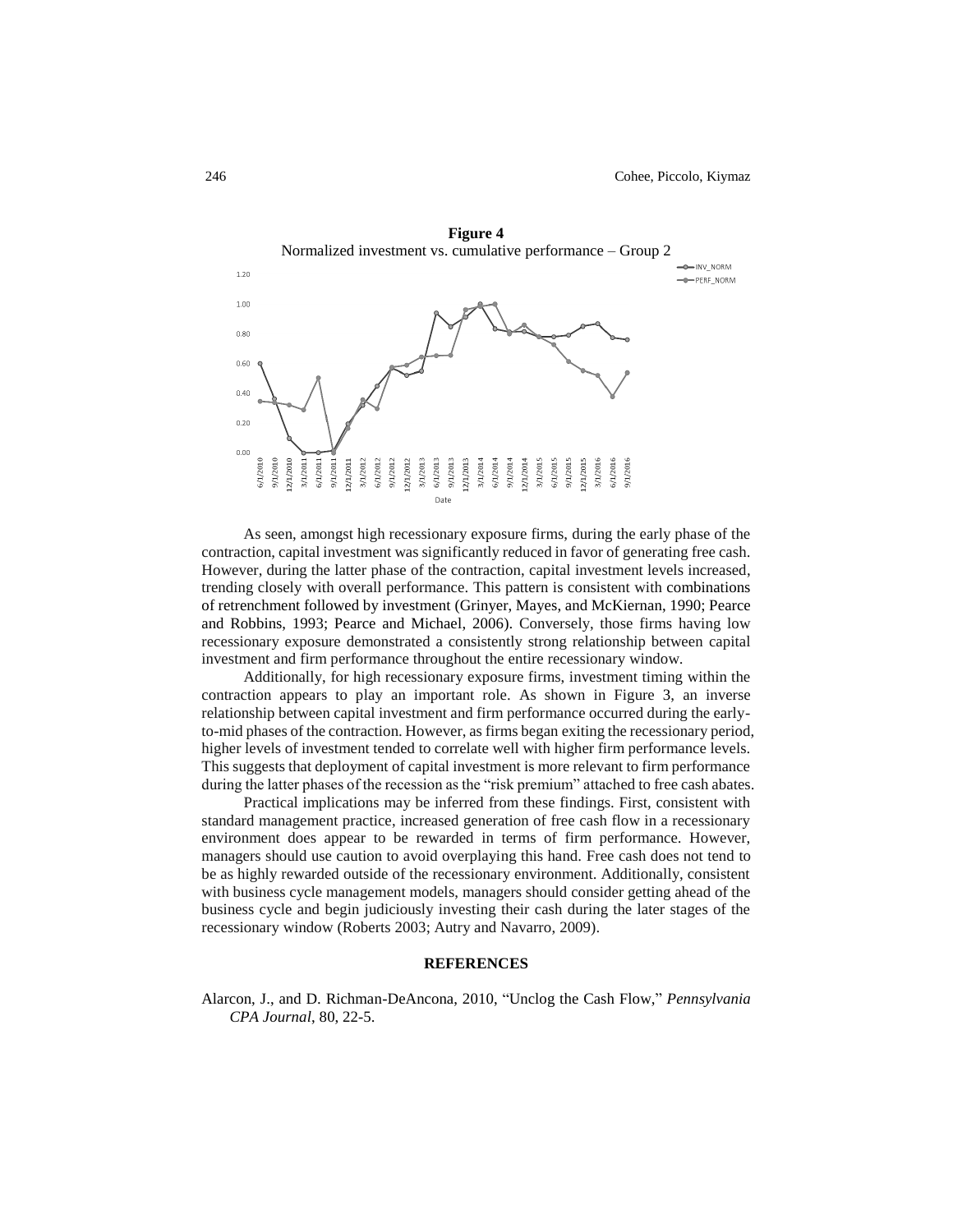- Anand, J., 2004, "Redeployment of Corporate Resources: A Study of Acquisition Strategies in the .S.U.S. Defense Industries," 1978–1996, *Managerial and Decision Economics*, 25, 383-400.
- Anand, J., and H. Singh, 1997, "Asset Redeployment, Acquisitions and Corporate Strategy in Declining Industries," *Strategic Management Journal*, 18, 99-118.
- Autry, G., and P. Navarro, 2009, "'No Surprises' Business-Cycle Planning," *Financial Executive*, December, 36-41.
- Brush, T.H., P. Bromiley., and M. Hendrickx, 2000, "The Free Cash Flow Hypothesis for Sales Growth and Firm Performance," *Strategic Management Journal*, 21, 455- 72.
- Bryan, L., and D. Farrell, 2008, "Leading Through Uncertainty," Strategy & Corporate Finance, McKinzie Quarterly. [https://www.mckinsey.com/business-functions/](https://www.mckinsey.com/business-functions/strategy-and-corporate-finance/our-insights/leading-through-uncertainty) [strategy-and-corporate-finance/our-insights/leading-through-uncertainty.](https://www.mckinsey.com/business-functions/strategy-and-corporate-finance/our-insights/leading-through-uncertainty)
- Defense News, 2016. "Top 100 Defense Contractors," Defense News, 2015. [http://people.defensenews.com/top-100/.](http://people.defensenews.com/top-100/)
- Dehoff, K., J. Dowdy, and J. Niehaus, 2013, "Managing a Downturn: How the U.S. Defense Industry can Learn from Its Past." McKinsey & Company. [https://www.mckinsey.com/industries/aerospace-and-defense/our-insights/](https://www.mckinsey.com/industries/aerospace-and-defense/our-insights/%20managing-a-downturn)  [managing-a-downturn](https://www.mckinsey.com/industries/aerospace-and-defense/our-insights/%20managing-a-downturn)
- Deloitte, 2015, "Integration Report 2015: Putting the Pieces Together," www2.deloitte.com/content/dam/Deloitte/no/Documents/mergers-acqisitions/inte gration-report-2015.pdf.
- Dobbs, R., and T.M. Koller, 2009, "The Crisis: Timing Strategic Moves," McKinsey & Company. https://www.mckinsey.com/business-functions/strategy-and-corporatefinance/our-insights/the-crisis-timing-strategic-moves
- Grinyer, P.H., D. Mayes, and P. McKiernan, 1990, "The Sharpbenders: Achieving a Sustained Improvement in Performance," *Long Range Planning*, 23, 116-25.
- Gulati, R., N. Nohria, and F. Wohlgezogen, 2010, "Roaring Out of Recession", *Harvard Business Review*, 88, 62-9.
- Hamann, P. M., F. Schiemann, L. Bellora, and T. W. Guenther, 2013, "Exploring the Dimensions of Organizational Performance: A Construct Validity Study," *Organizational Research Methods*, 16, 67-87.
- Investopedia, 2003. "Free Cash Flow (FCF) Definition," http://www. investope dia.com/terms/f/freecashflow.asp.
- Jiang, B., T.M. Koller, and Z. D. Williams, 2009, "Mapping Decline and Recovering Across Sectors," *McKinsey on Finance*, 30, 21-5.
- Kennedy, M, n.d. "Business Cycles," Kings College Economic Department. Accessed July 27, 2018. https://slideplayer.com/slide/5976496/.
- Kim, C., and R.A. Bettis, 2014, "Cash is Surprisingly Valuable as a Strategic Asset," *Strategic Management Journal*, 35, 2053-63.
- Kitching, J., R. Blackburn, D. Smallbone, and S. Dixon, 2009, "Business Strategies and Performance During Difficult Economic Conditions," Department for Business Innovation and Skills (BIS). https://eprints.kingston.ac.uk/5852/
- Latham, S.F., and M.R. Braun, 2009, "Assessing the Relationship Between Financial Slack and Company Performance During an Economic Recession: An Empirical Study," *International Journal of Management*, 26, 33-9.